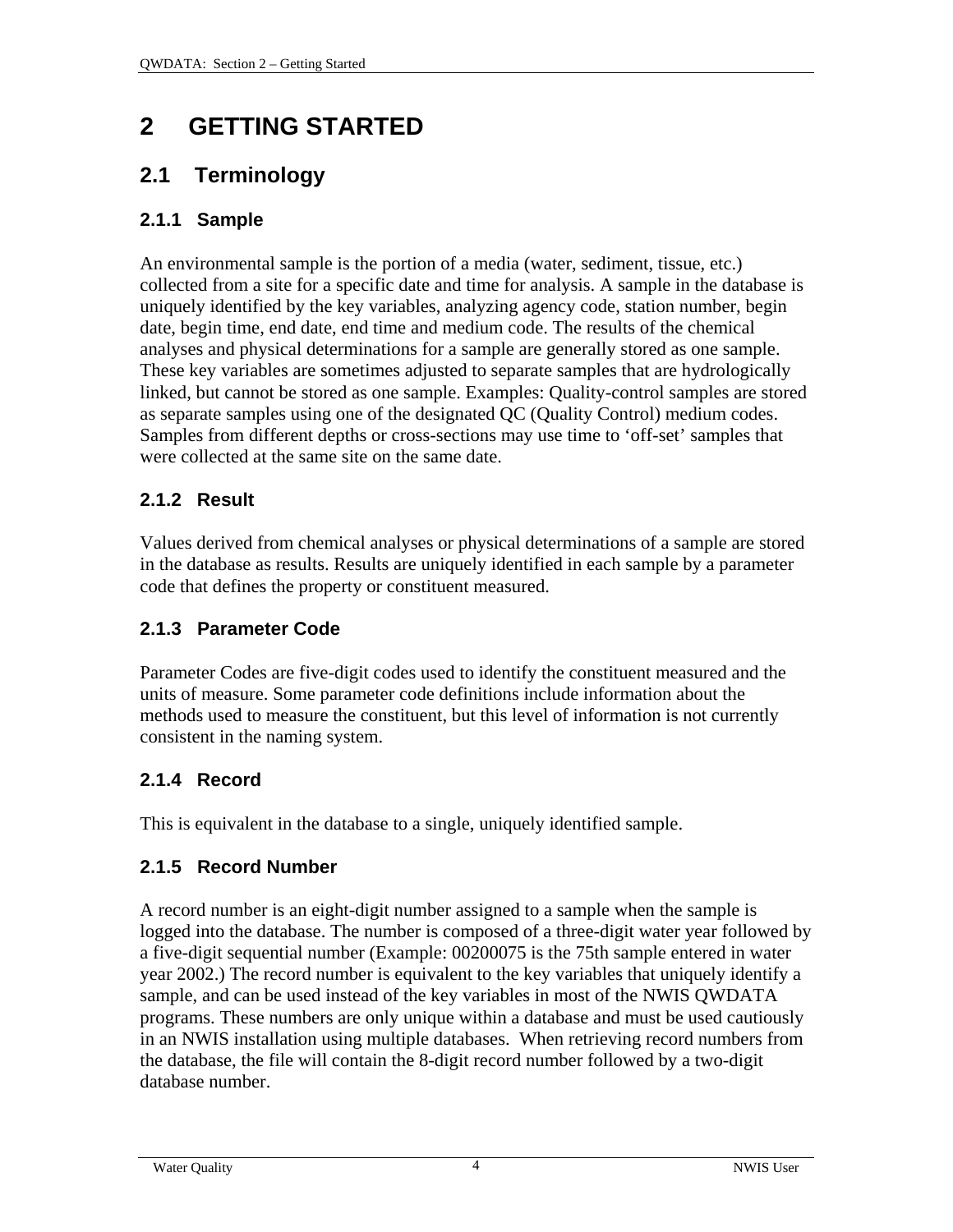#### <span id="page-1-0"></span>**2.1.6 Site**

A site is the physical location where a sample is collected or a measurement is made. Information about a site must be stored in the NWIS SITEFILE before any data can be stored for that site. Equivalent terms: station.

# **2.1.7 Station Number**

Station number is typically an eight-digit or 15-digit number assigned to a sampling site when it is established in the NWIS system (Novak, 1985). The eight-digit numbers are generally downstream order numbers used for surface-water locations on streams or rivers. Additional digits can be added to the eight-digit downstream order station numbers (up to a maximum of 15-digits) to achieve some sequencing. The 15-digit numbers are generally a combination of the latitude, longitude and sequence number of the location. A sequence number is used to separate locations that are very close to each other. Equivalent terms: site ID or station ID.

# **2.1.8 WATLIST**

WATLIST is an output file produced by batch input programs that contain (a) a listing of the records that were updated, (b) a cation-anion balance table if the balance can be computed, and (c) a listing of any generated error messages.

# **2.1.9 Time definitions**

In NWIS 4.3, QWDATA will require the entry of time datum during login of a sample. In an attempt to simplify the discussion within this documentation and between subsystems of NWIS, the following definitions have been established:

**Time zone** - a geographic polygon where time is observed using a particular offset (in hours) from UTC (universal time).

**Time datum** - a variable that combines the time zone and the daylight-saving time usage associated with a time measurement.

**Watch time** - the time-of-day used by the person making and recording a measurement, or setting up an instrument to record measurements. The time-of-day recorded on field notes is converted to and from UTC within the database using a watch-time datum.

**Site-default time datum** - the time datum normally used by a USGS District office when recording time at a data collection site. The date of the time measurement must be taken into account to determine the site-default time datum, since daylight-saving time is (typically) only in effect during the summer. Note: the time-zone component of the sitedefault time datum may, or may not, be the same as the time zone in which the datacollection site is physically located. Similarly, the daylight-saving-time component of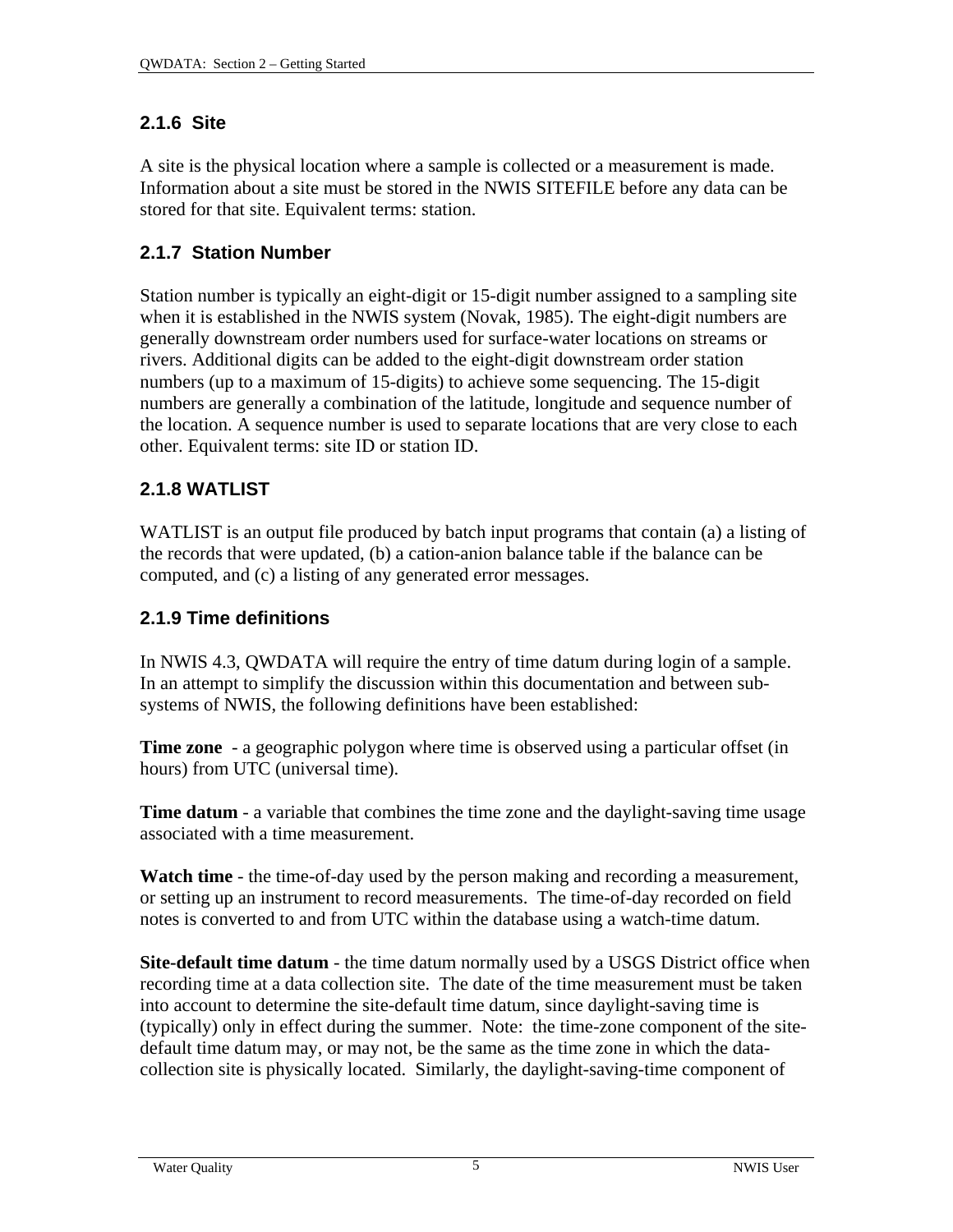<span id="page-2-0"></span>the site-default time datum may not agree with the daylight-saving policy of the region surrounding the site.

**Locally-observed time datum** - the time datum that is commonly used by the populace in the vicinity of a data-collection site. (One might conceptualize this as the time datum used in the local television listings.) Conversion of a time measurement (in UTC) using the locally-observed time datum generates a measurement time-of-day that would be readily intelligible to a non-technical reader in the vicinity of the data-collection site.

An example is included to clarify the distinction between the site-default and the locallyobserved time datums. A District in the Eastern time zone chooses to operate all gages in standard time year-round, even though the state where the district is located employs daylight-saving time. The site-default time datum in this case is EST, and the locallyobserved time datum is EDT for summer-time dates.

# **2.2 Using the Interactive Programs**

All interactive programs can be accessed from the main QWDATA menu. To start QWDATA type '**qwdata'** at the Unix prompt and the main menu will appear. Detailed information about each of the menu options within QWDATA is available in *[Section 3](#page-0-0)* of this documentation.

# **2.2.1 Answering Prompts**

When YES/NO questions are asked throughout the programs, an answer of "Y", "y", "YES", "yes", "N", "n", "NO", "no", or a blank will be accepted; any other answer should receive an error prompt and a repeat of the question. Similarly, where the user may answer a prompt with "QUIT", "Q", "q", or "quit" also will be accepted. Several programs request a numeric response to select an option (1, 2, or 3). When numeric data are requested, it is not necessary to enter final decimal points; however, imbedded decimal points must be entered.

# **2.2.2 Cursor Control**

Cursor control screen movement allows the user to navigate from item to item, screen to screen, and to other parameters in the interactive programs. The valid cursor control characters and options are: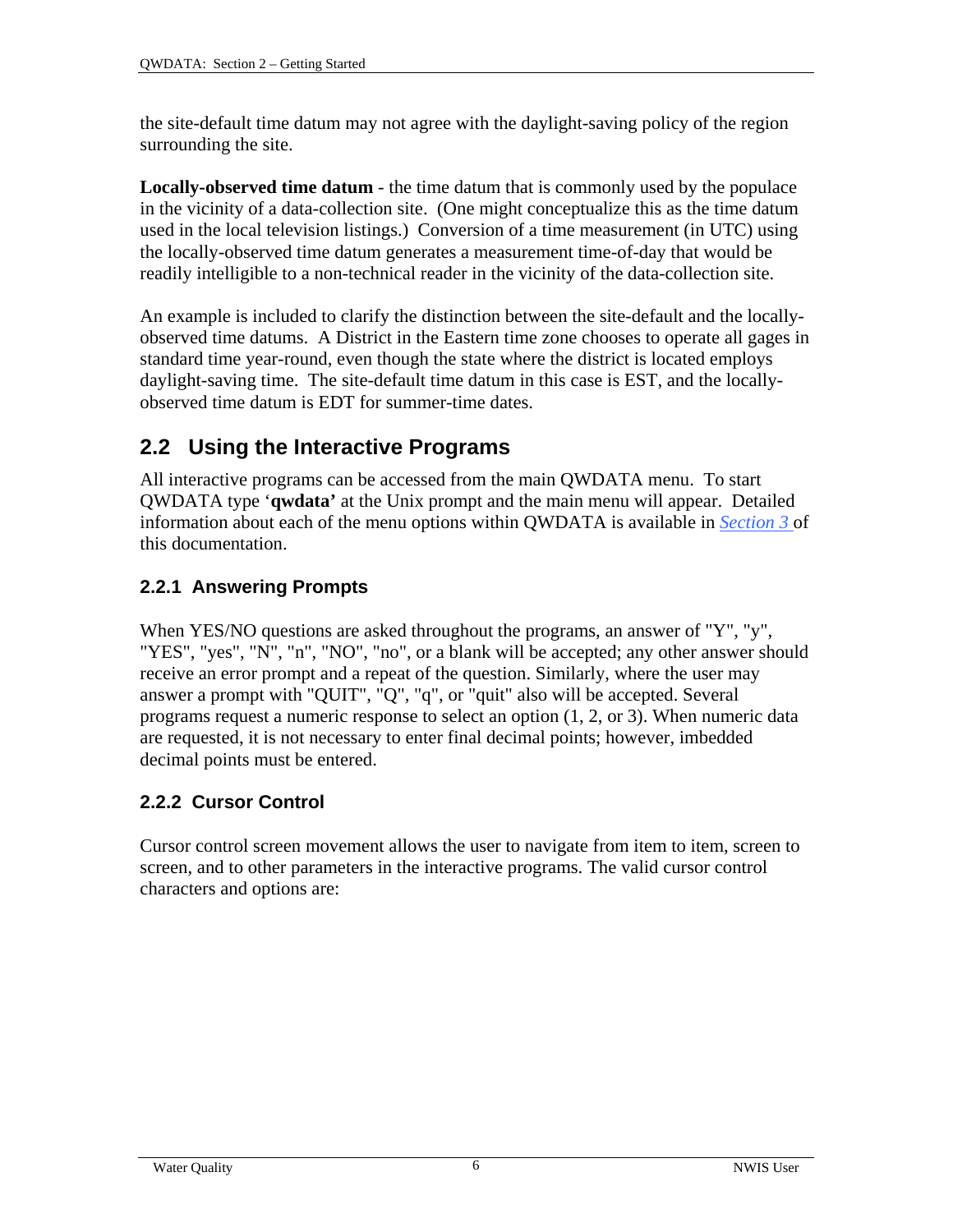<span id="page-3-0"></span>

| <b>Enter</b>        | <b>Action</b>                                |  |  |
|---------------------|----------------------------------------------|--|--|
| $^{\wedge}D$        | (Ctrl-D) Skip to next block                  |  |  |
| #                   | Delete (clear) value                         |  |  |
|                     | Move back one field                          |  |  |
| $\sqrt{x}$          | Continue at item number x                    |  |  |
| $+x$                | Move forward $(x)$ items, default x is       |  |  |
| $/_{\mathsf{-X}}$   | Move back $(x)$ items, default x is 1        |  |  |
| $\sqrt{\omega}$     | Continue at item with string $@$ in<br>label |  |  |
| /p                  | Back up to previous page (screen)            |  |  |
| /n                  | Advance to next page (screen)                |  |  |
| /d                  | Delete current parameter                     |  |  |
| /a                  | Insert new parameter                         |  |  |
| $\sqrt{\mathrm{c}}$ | Cancel editing of current record             |  |  |
| $\sqrt{q}$          | Skip remaining items                         |  |  |

To exit from the QWDATA system, the user can use Control-C. This will result in a query to be sure that the user wants to exit the software.

#### **2.2.3 Default Values**

A carriage return can be used to accept a default answer to a query in the interactive programs. The default answer is identified by  $\angle$ CR $>$  =' in parentheses at the end of the query. Default values for data entry are shown in the entry forms and will be used if the user does not specifically change them.

#### **2.2.4 Mandatory Fields**

Information that is required to store or retrieve data from the database is highlighted in the interactive screens.

#### **2.2.5 Help with Valid Codes**

A `**?**' may be entered in a field to obtain help on the information expected for that field. Where help is not available, a message stating that help is not available will appear.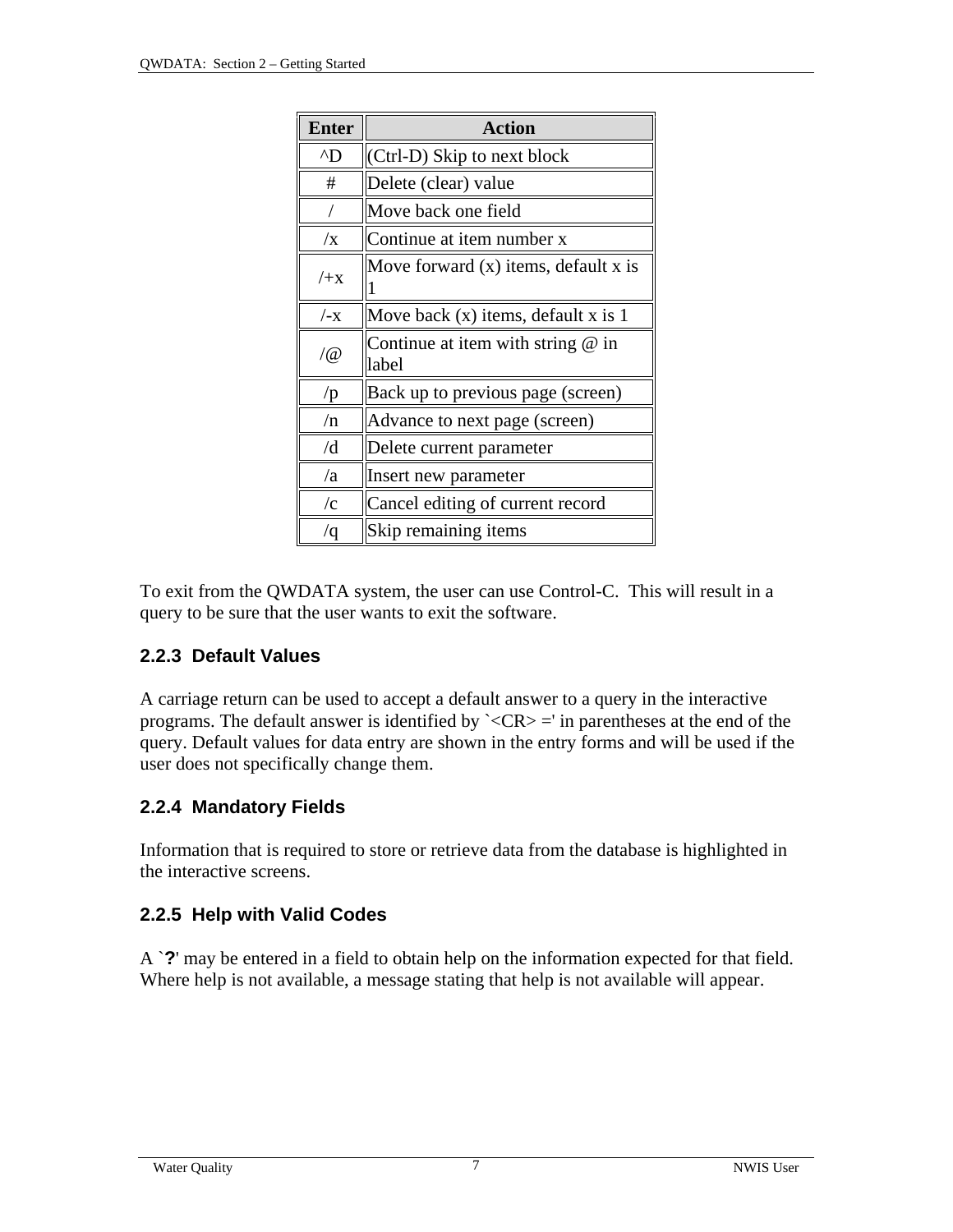#### <span id="page-4-0"></span>**2.2.6 Boolean Logic**

In programs where criteria can be set to select sites, samples, or results, the default logic is for multiple criteria to all be 'true' for a site, sample or result to be selected. In some programs an option is provided to the user to specify that if any of the criteria are 'true' the site, sample, or result should be selected. In these programs the user selects either AND or OR as the logic. AND Boolean logic expects all criteria to be true. OR Boolean logic expects any criteria to be true.

# **2.2.7 Command Line Processing**

A user can enter UNIX commands from most queries in the NWIS QWDATA programs and see the results of the UNIX command without leaving the NWIS software. The UNIX commands cannot be used if the user is positioned in a data entry field in the software. *NOTE: Some optional settings may not work when used from within QWDATA. An example is the 'rm' command. If this command requires a confirmation of the action outside of QWDATA, it will not require one from within QWDATA.*

# **2.3 Site Level Information**

Site-level information includes data associated with the site being sampled. Most information for a site is stored in the NWIS SITEFILE that can be accessed from the Ground-Water Site Inventory (GWSI) System of NWIS. All documentation for GWSI is available at: *[http://wwwnwis.er.usgs.gov/nwisdocs4\\_3/gw/GW.user.book.html](http://wwwnwis.er.usgs.gov/nwisdocs4_3/gw/GW.user.book.html).*

A site must be established in the SITEFILE before any water-quality information can be added. A site can be established using the GWSI entry programs as discussed in the GWSI user documentation.

Most basic site-level information can be retrieved from the SITEFILE through QWDATA. For example, if parameter codes 81024 (drainage area), 72000 (datum), or 72008 (well depth) are included in output and the values are not stored with the waterquality record, the software will retrieve the stored results for these parameter codes from the SITEFILE. Also some alphabetic parameter codes are available to retrieve site-level information from the SITEFILE through QWDATA. Alphabetic parameter codes are listed in *Appendix A.* 

# **2.4 Sample Level Information**

A sample in the database is uniquely identified by the key variables, analyzing agency code, site identifier code, begin date, begin time, end date, end time and medium code. The mandatory sample information that must be entered and the optional sample information that may be entered are described below.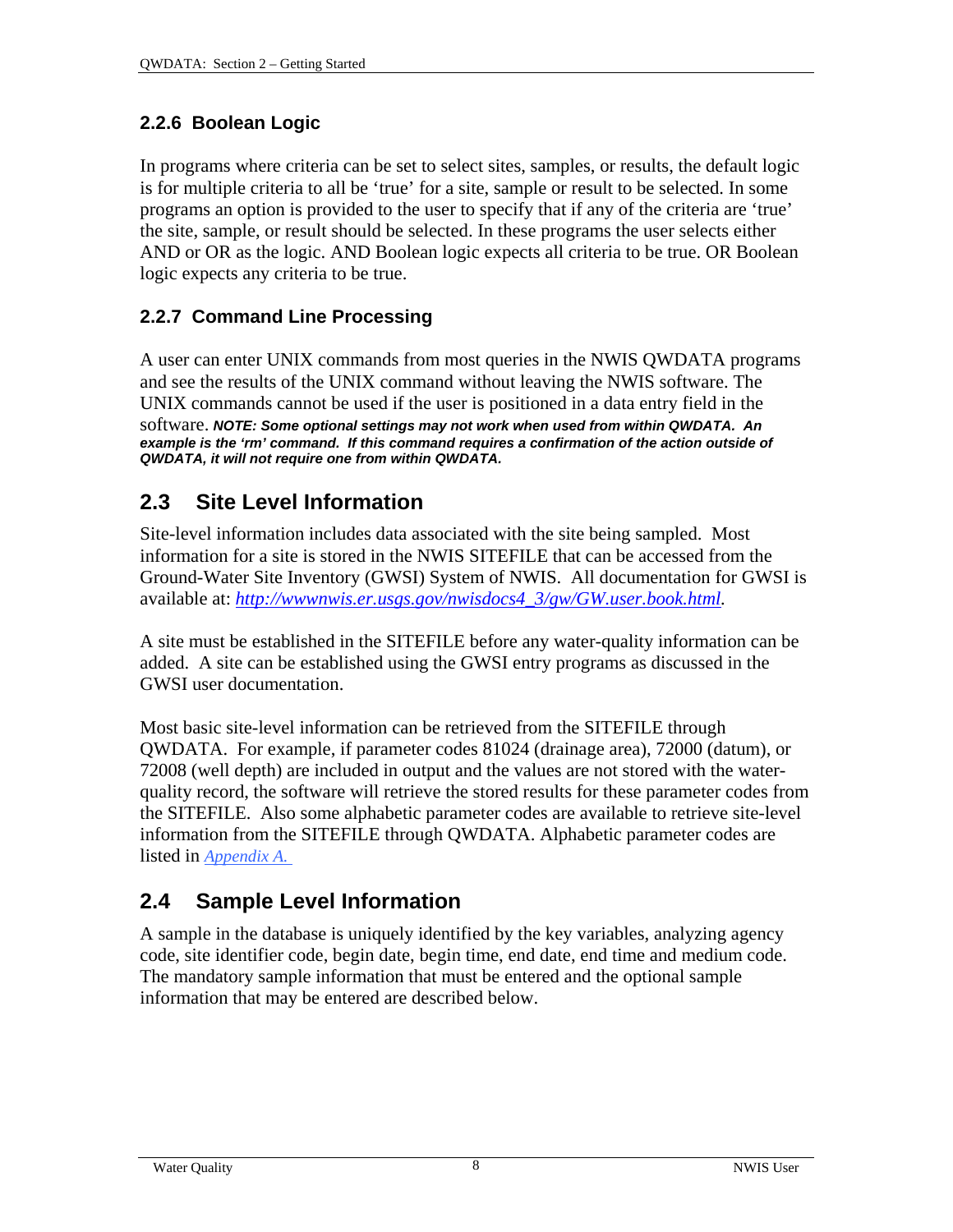#### <span id="page-5-0"></span>**2.4.1 Record Number (Automatic)**

This is an eight-digit number assigned to a sample when the sample is logged in to the database. The number is composed of a three-digit water year followed by a five-digit sequential number (Example: 00200075 is the 75th sample entered in water year 2002.) The record number is equivalent to the key variables that uniquely identify a sample, and can be used instead of the key variables in most of the NWIS QWDATA programs. These numbers are only unique within a database and must be used cautiously in an NWIS installation using multiple databases.

### **2.4.2 Agency Code (Mandatory, Key Variable)**

Agency Code is a five-character code that defines the agency responsible for the data stored for a sample. The default value is USGS\_ (where '\_' is a blank). The other options for agency code can be found in the NWIS file: /usr/opt/nwis/support/aanwdx.all.agency.

#### **2.4.3 Station number (Mandatory, Key Variable)**

Station number is typically an eight-digit or 15-digit number assigned to a sampling site when it is established in the NWIS system. The eight-digit numbers are generally downstream order numbers used for surface water locations on streams or rivers. The 15 digit numbers are generally a combination of the latitude, longitude and sequence number of the location. A sequence number is used to separate locations that are very close to each other.

#### **2.4.4 Begin Date (Mandatory, Key Variable) and Begin Time (Optional, Key Variable)**

Begin date is the date the sample was collected (or the begin date for a sample that is collected over multiple days). The format is YYYYMMDD.

Begin time is the time the sample was collected (or the begin time for a sample that is collected over a date or time range). The format is HHMM. Although this is an optional entry, it is one of the key variables to identify a sample. If the field is not populated, then a null will be used on retrieval.

#### **2.4.5 End Date (Optional, Key Variable) and End Time (Optional, Key Variable)**

The end date is the end date of a sample that is collected over multiple days. The format is YYYYMMDD.

The end time is the end time of a sample that is collected over a date or time range. The format is HHMM.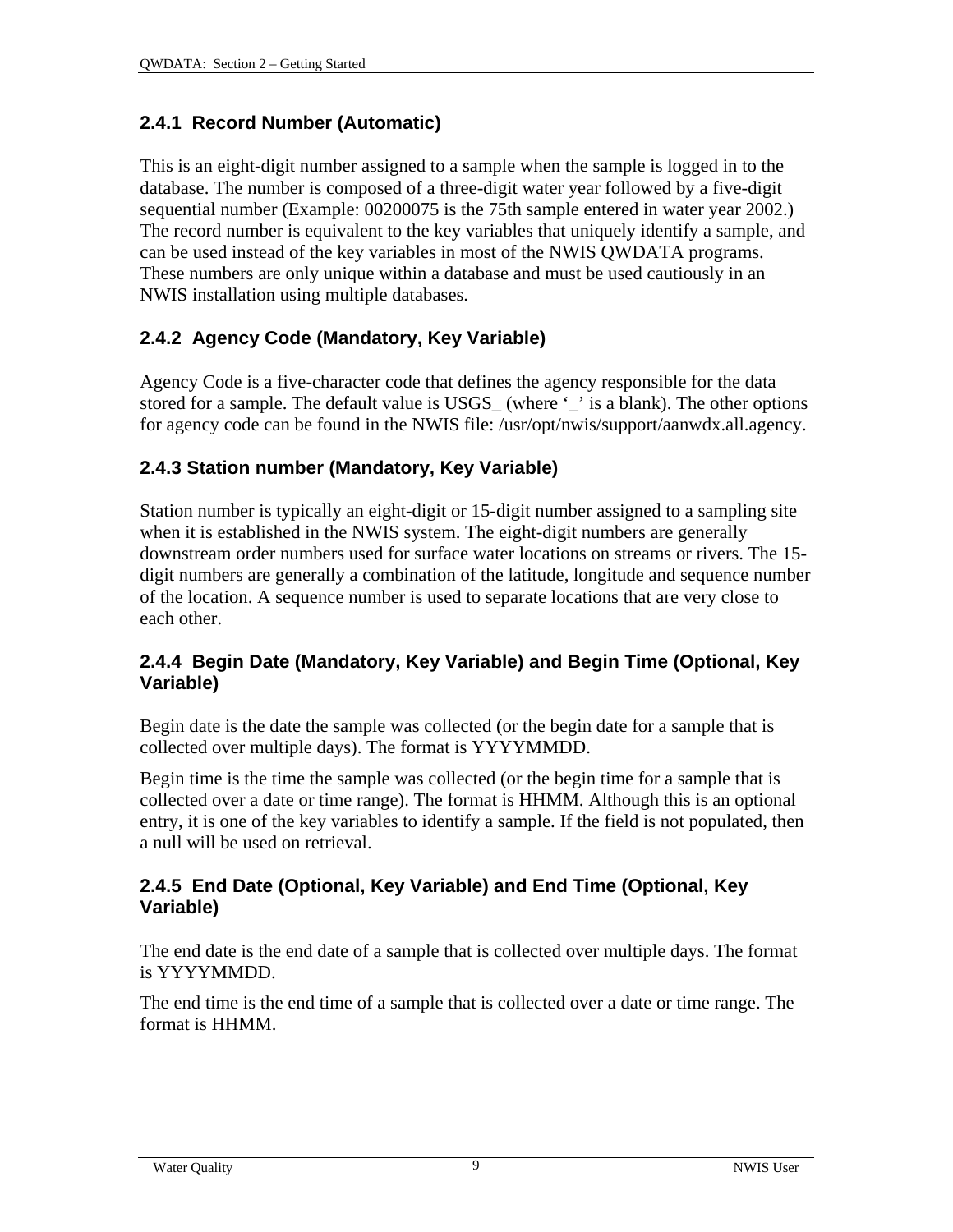### <span id="page-6-0"></span>**2.4.6 Time Datum**

Time datum *(see s[ection 2.1.9\)](#page-1-0)* is a required code that represents the time zone and daylight saving time indicators that define the times entered in the begin date and end date fields. This field will be automatically populated with the settings in the SITEFILE for the sampling site entered, but can be changed to any valid time datum. A complete list of valid time datums is available in *Appendix J – Table 1*.

# **2.4.7 Time-Datum Reliability Code**

Time-datum reliability code is a required code that represents the reliability of the time datum entered for a sample. This field will be automatically populated with 'K' (Known), but can be changed to 'E' (Estimated) if desired. Descriptions of valid timedatum reliability codes are available in *[Appendix J – Table 2](#page-2-0)*.

The time-datum reliability code is used by QWDATA to determine when the time datum appears on some output formats. If the code is set to 'K', the time datum will appear on all output formats. If the code is set to 'T' or 'E', the time datum will not automatically appear. Review *s[ection 3.4.3.4](#page-10-0)* for additional details.

# **2.4.8 Medium Code (Mandatory, Key Variable)**

Medium code is the medium from which the sample was collected (i.e. - surface water, ground water, sediment, tissue). Medium codes 0-9 and A-P are used for environmental samples. Medium codes Q-Z are used for quality-control samples. A complete list of the valid medium codes can be found in *[Appendix A, Table 1](#page-1-0)*.

# **2.4.9 Sample Type (Mandatory)**

Sample type is the type of sample collected (i.e. - regular, composite, blank, spike). The default value for this code is `**9**' (Regular). The sample type codes can be found in *Appendix A, Table 5*.

# **2.4.10 Analysis Status (Mandatory)**

Analysis status is the review status of the sample results (i.e. - initial entry, retrieved and in review, proprietary). The default value for this code is `**H**' (Initial Entry). The analysis status codes can be found in *Appendix A, Table 7*.

# **2.4.11 Hydrologic Condition (Mandatory)**

Hydrologic condition is the hydrologic condition that is represented by the sample collected (i.e. - falling, rising, or peak stage). The default value for this code is `**A**' (Not Determined). The hydrologic condition codes can be found in *[Appendix A, Table 3](#page-5-0)*.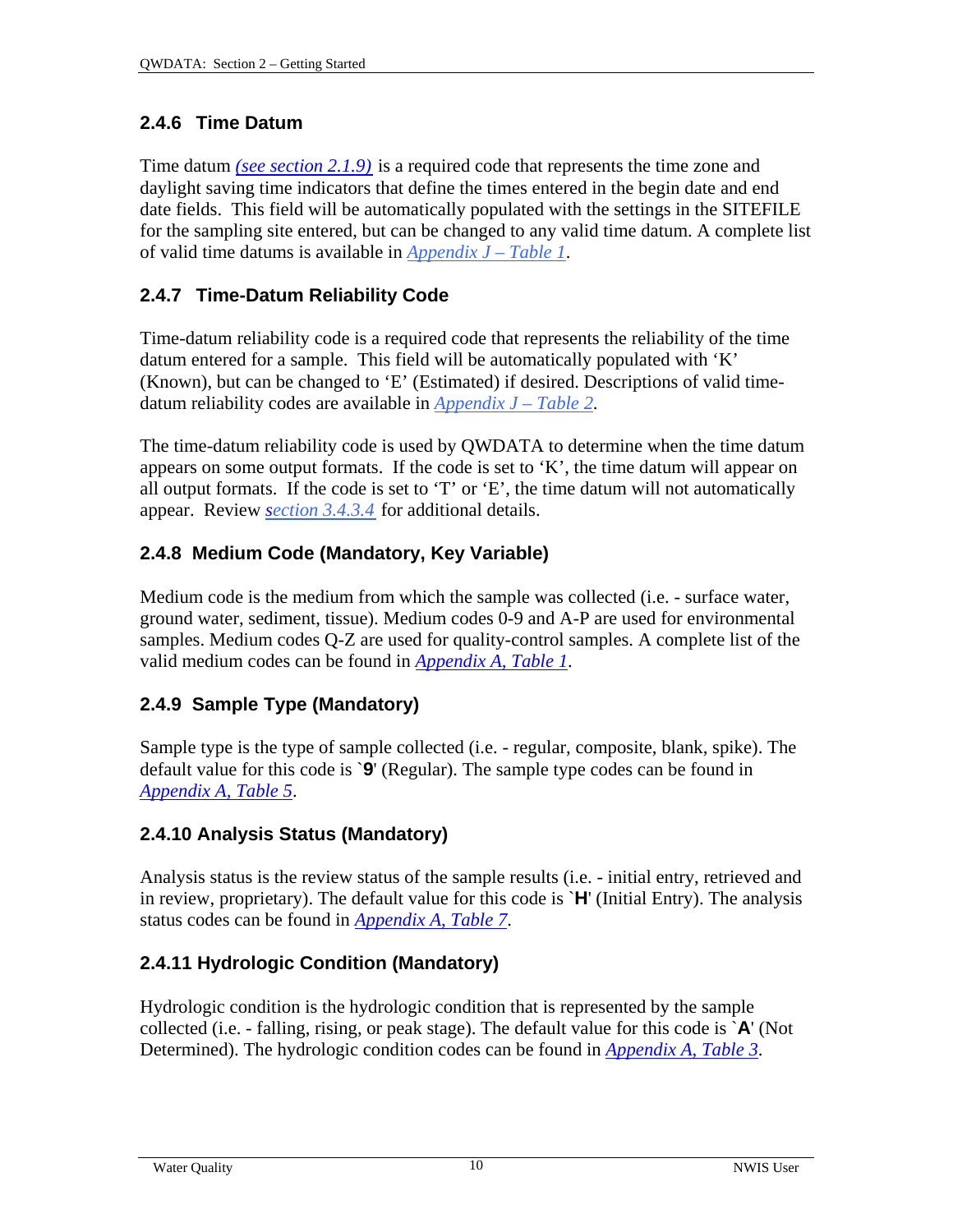#### **2.4.12 Hydrologic Event (Mandatory)**

A hydrologic event that is represented by the sample collected (i.e. - storm, drought, snowmelt). The default value for this code is `**9**' (Routine Sample). The hydrologic event codes can be found in *[Appendix A](#page-5-0)*.

#### **2.4.13 Analysis Source (Mandatory)**

Analysis source identifies the source of the laboratory analyses and field data in the sample as USGS or non-USGS. The default value for this code is `**A**' (not determined). The analysis source codes can be found in *Appendix A, Table 8*.

#### **2.4.14 Analysis Types (Optional)**

Analysis types identify the types of analyses that were run for a sample (i.e. - Chemical, biological, nutrients). Zero to eight of the codes may be entered. The analysis type codes can be found in *[Appendix A, Table 6](#page-6-0)*.

#### **2.4.15 District Processing Status Code (Mandatory)**

District Processing Status Code identifies the review status of a sample. Historically, this flag was used to identify samples that could be transferred to the national database. It still plays a role in the samples selected for the NWIS Web database. The district processing status codes can be found in *Appendix A, Table 9*.

#### **2.4.16 Geologic Unit Code (Optional)**

Interchangeably referred to as the aquifer code, this is an eight-character code that designates the aquifer associated with ground-water samples. The codes are defined in the "Catalog of Aquifer Names and Geologic Unit Codes." Option 4 of the Support Files sub-menu can be used to help find the appropriate code.

#### **2.4.17 Lab Number (Optional)**

Lab number is the analytical laboratory identification number given to a group of bottles from one field sample that are received together in a shipment.

#### **2.4.18 Project Number (Optional)**

Project Number is the nine-character project code associated with the sample.

#### **2.4.19 Organism Code (Optional)**

Organism code is the code to identify the organism of a tissue sample.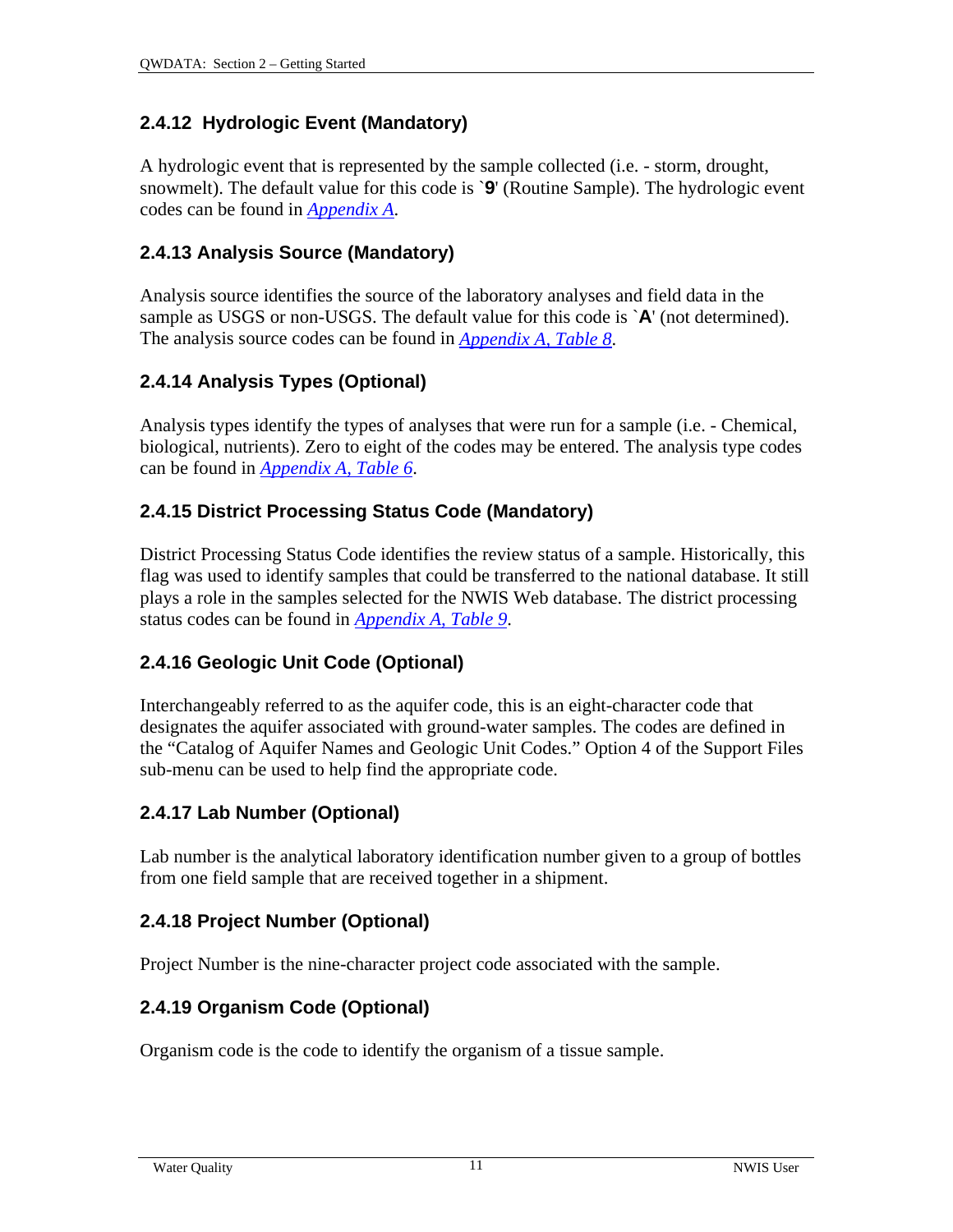#### <span id="page-8-0"></span>**2.4.20 Body Part Code (Optional)**

Body part code is the code to further qualify the tissue analyzed for a tissue sample. The body part codes can be found in *[Appendix A, Table 19](#page-20-0)*.

#### **2.4.21 Sample Field Comment (Optional)**

Sample field comment is a text field to hold information from the field about a sample that cannot be defined by the coded information in the system.

### **2.4.22 Sample Lab Comment (Optional)**

Sample lab comment is a text field to hold information from the lab about a sample that cannot be defined by the coded information in the system.

# **2.5 Result Level Information**

#### **2.5.1 Remark Code**

Remark codes provide additional information about the magnitude (or absence) of a value. The remark code is almost always viewed with the value in the software to avoid misinterpretation of the value. The remark codes can be found in *Appendix A, Table 10*.

### **2.5.2 Value Qualifier Codes**

Value Qualifier Codes provide information about the process used to determine an analytical value and, often, the remark code associated with the value. Up to three value qualifiers can be stored with any single result. The value qualifier codes can be found in *[Appendix A, Table 16](#page-14-0)*.

#### **2.5.3 Data Quality Indicator Code**

Data Quality Indicator Codes indicate the review status of a result, controls the ability of a batch input program to overwrite a value, and affects the inclusion of a result in output. The data quality indicator codes can be found in *[Appendix A, Table 14](#page-13-0)*.

#### **2.5.4 Null Value Qualifier Code**

Null Value Qualifier Codes identify a failed measurement due to field, lab, or shipment problem. The null value qualifier codes can be found in *[Appendix A, Table 15](#page-13-0)*.

#### **2.5.5 Laboratory Standard Deviation**

Laboratory standard deviations are usually determined by the laboratory as an explanation of the uncertainty associated with a result value. This field was introduced in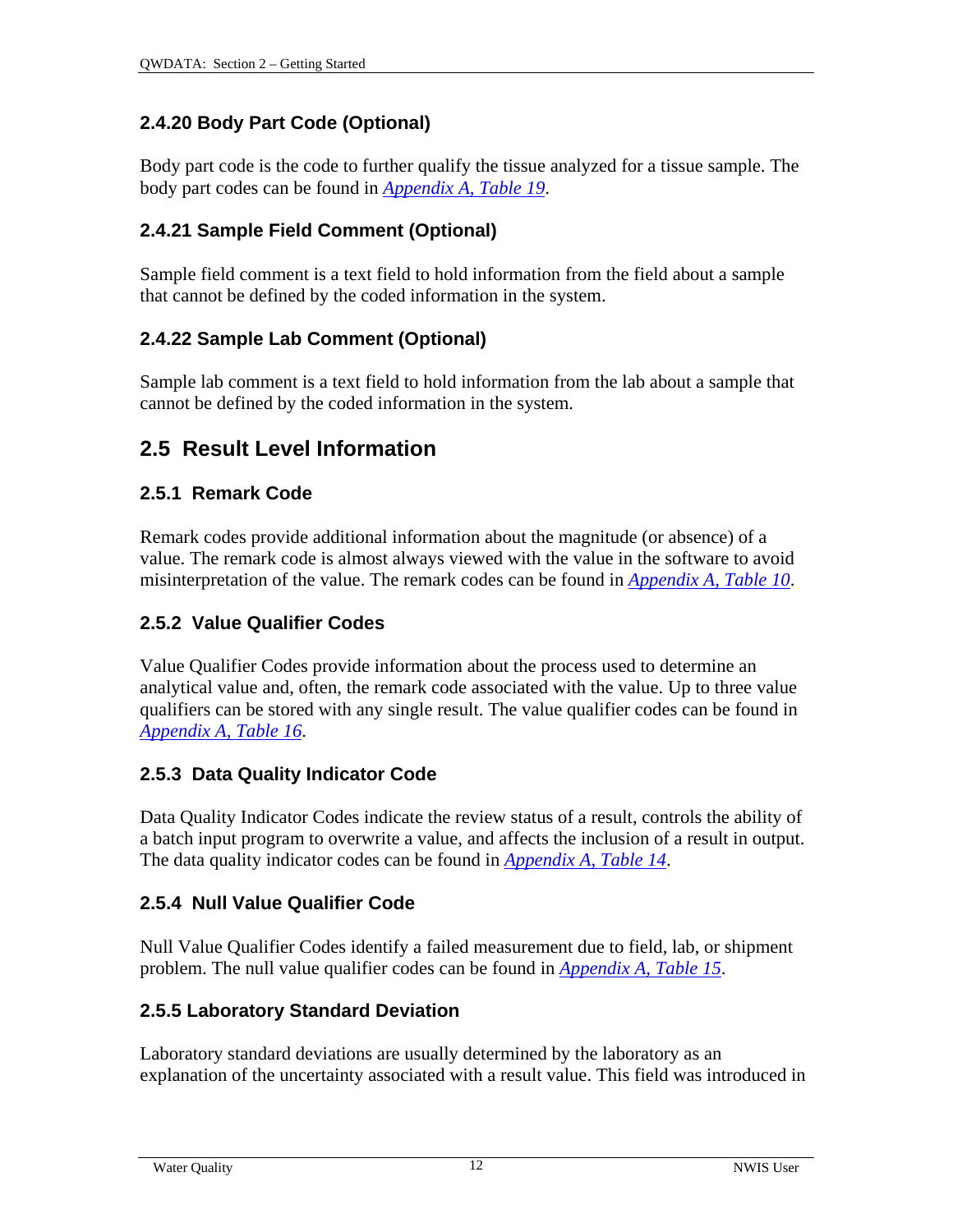<span id="page-9-0"></span>QWDATA to provide the ability to round values on output using this information.

### **2.5.6 Method Code**

Method codes identify the analytical method used to determine a value. In QWDATA 4.3, a table containing parameter codes and associated method codes was established and used to validate a data entry. More information about the development of the method code list can be obtained at:

*[http://wwwok.cr.usgs.gov/nawqa/phoenix/www/references.html.](http://wwwok.cr.usgs.gov/nawqa/phoenix/www/references.html)*

#### **2.5.7 Quality Assurance Code**

Quality assurance code identifies the type of agency that did the field and laboratory work and the review status of the result. This code has only been sparsely used in the system (the majority of the entries are left at the default value) because the domain is confusing and there are other fields that can be set to convey this information. It will most likely be discontinued in a future revision. The quality assurance codes can be found in *[Appendix A, Table 2](#page-4-0)*.

#### **2.5.8 Preparatory and Analysis Dates**

Preparatory and analysis dates are two fields used to identify the dates (YYYYMMDD) of the preparatory step and analysis at the laboratory.

#### **2.5.9 Preparatory and Analysis Set Identifiers**

Preparatory and analysis set identifiers are two fields used to store the set identification code (up to 12 characters) of the preparatory set and analysis set at the laboratory.

#### **2.5.10 Report Level and Report Level Type Code**

The report level is the numeric value associated with the analytical method when the result is determined. The report level type is a code to identify the type of report level used for the method. The report level type codes can be found in *[Appendix A, Table 17](#page-16-0)*.

# **2.6 Parameter Codes**

The parameter codes are five-digit codes used to identify the type of result stored. The codes are documented in the NWIS Parameter Code Dictionary (PCD). The PCD can be searched or listed from options in the Support Files sub-menu of the QWDATA menu. Selecting the appropriate parameter code may require some verification with the laboratory. The schedules run by the NWQL will contain the parameter code for the data that will be generated; therefore it may be useful to check their catalogue of schedules for help identifying the parameter code(s) needed. Only numeric values can be entered for any parameter code in the NWIS system.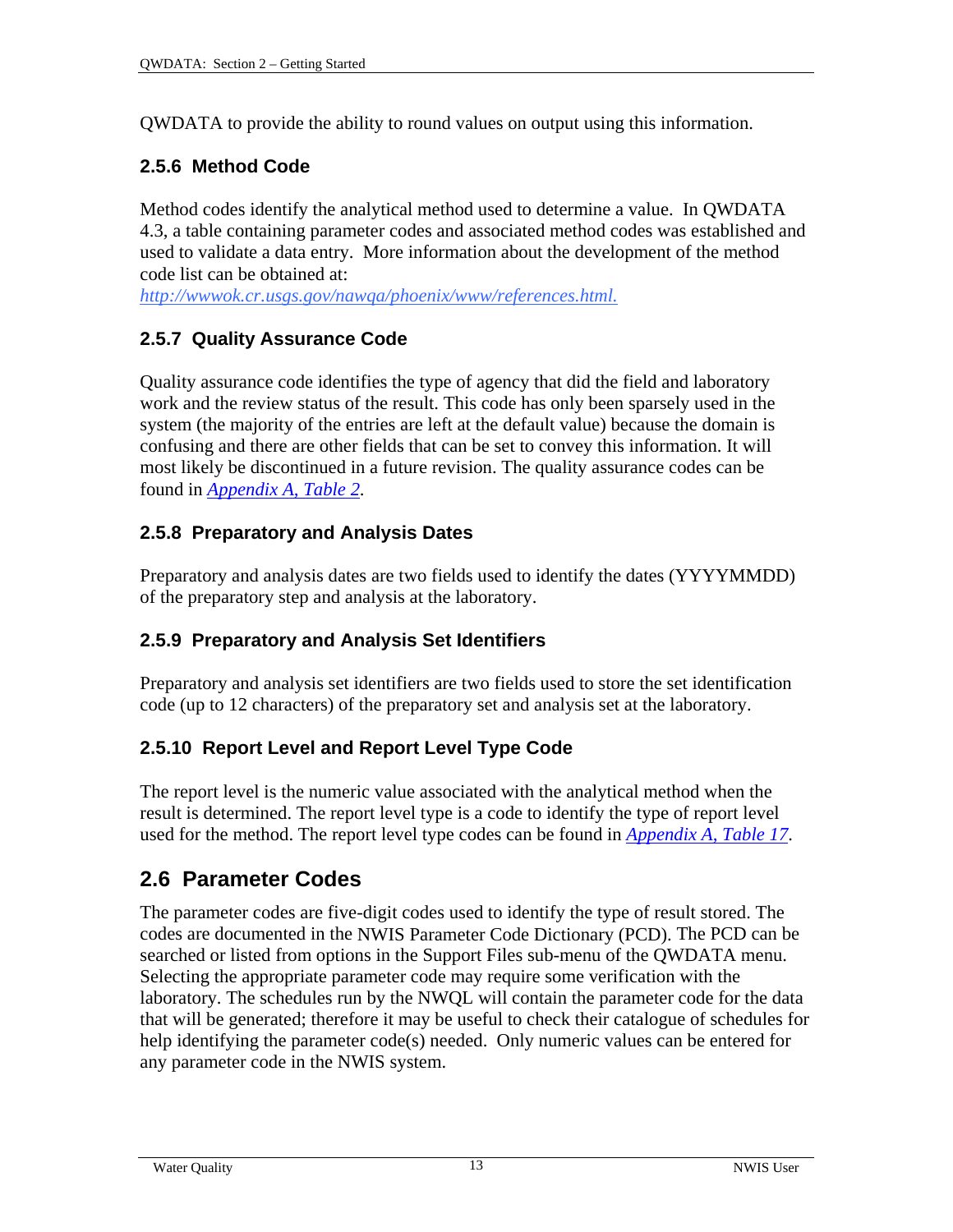#### <span id="page-10-0"></span>**2.6.1 Calculated Value Parameter Codes**

Calculated values are results that may be stored in the database, or may be determined on output using algorithms stored in a reference file. The parameter codes for these calculated values are requested during retrieval. If the value is not stored; the parameter codes needed for calculation must be present. All calculated parameter codes available in an analysis can be retrieved by using of the alpha code – CALCV. A list of available calculated parameters, parameters required for calculation, and descriptions of special cases can be found in *[Appendix D](#page-0-0)*. Algorithms for the calculated parameter codes can be viewed in QWDATA by use of option 8 in the *[Support Files](#page-4-0)* menu.

#### **2.6.2 District Specific Parameter Codes**

Twenty-six parameter codes (99900-99925) are available in the PCD for use by individual Districts. The use of a District-specific code is to store District results for constituents that do not have a valid parameter code. Being stored in QWDATA allows the results to be stored, tabled, graphed, or exported for use in statistical programs. The first five codes (99900-99904) have default rounding codes of two, the second five (99905-99909) have default rounding codes of three, and the remaining codes (99910- 99925) have default rounding codes of five. For more information about rounding codes, refer to *[sections 2.7.1](#page-12-0)* and *[3.6.7](#page-3-0)*. If these parameter codes are included in a publicationstyle table, the heading for each parameter contains seven characters per line and seven lines of text. The heading may be modified with an editor to accurately describe the constituent. Following is an example of District-specific code table output:

| WATER-OUALITY DATA, WATER YEAR OCTOBER 1997 TO SEPTEMBER 1998 |                                    |                                      |                                          |                                          |  |
|---------------------------------------------------------------|------------------------------------|--------------------------------------|------------------------------------------|------------------------------------------|--|
|                                                               | $SPE-$<br>CIFIC                    |                                      | 9990001<br>9990002<br>9990003            | 9990201<br>9990202<br>9990203            |  |
| <b>DATE</b>                                                   | $CON-$<br>DUCT-<br>ANCE<br>(US/CM) | TEMPER-<br>ATURE<br>WATER<br>(DEG C) | 9990004<br>9990005<br>9990006<br>9990007 | 9990204<br>9990205<br>9990206<br>9990207 |  |
|                                                               | (00095)                            | (00010)                              | (99900)                                  | (99902)                                  |  |
| SEP<br>$11 \ldots$                                            | 109                                | 10.5                                 | 70                                       | .01                                      |  |

Because the definitions for these parameter codes are district specific and there is no storage of these definitions in QWDATA, it is recommended that a log of the definitions applied to these codes be kept by the database manager.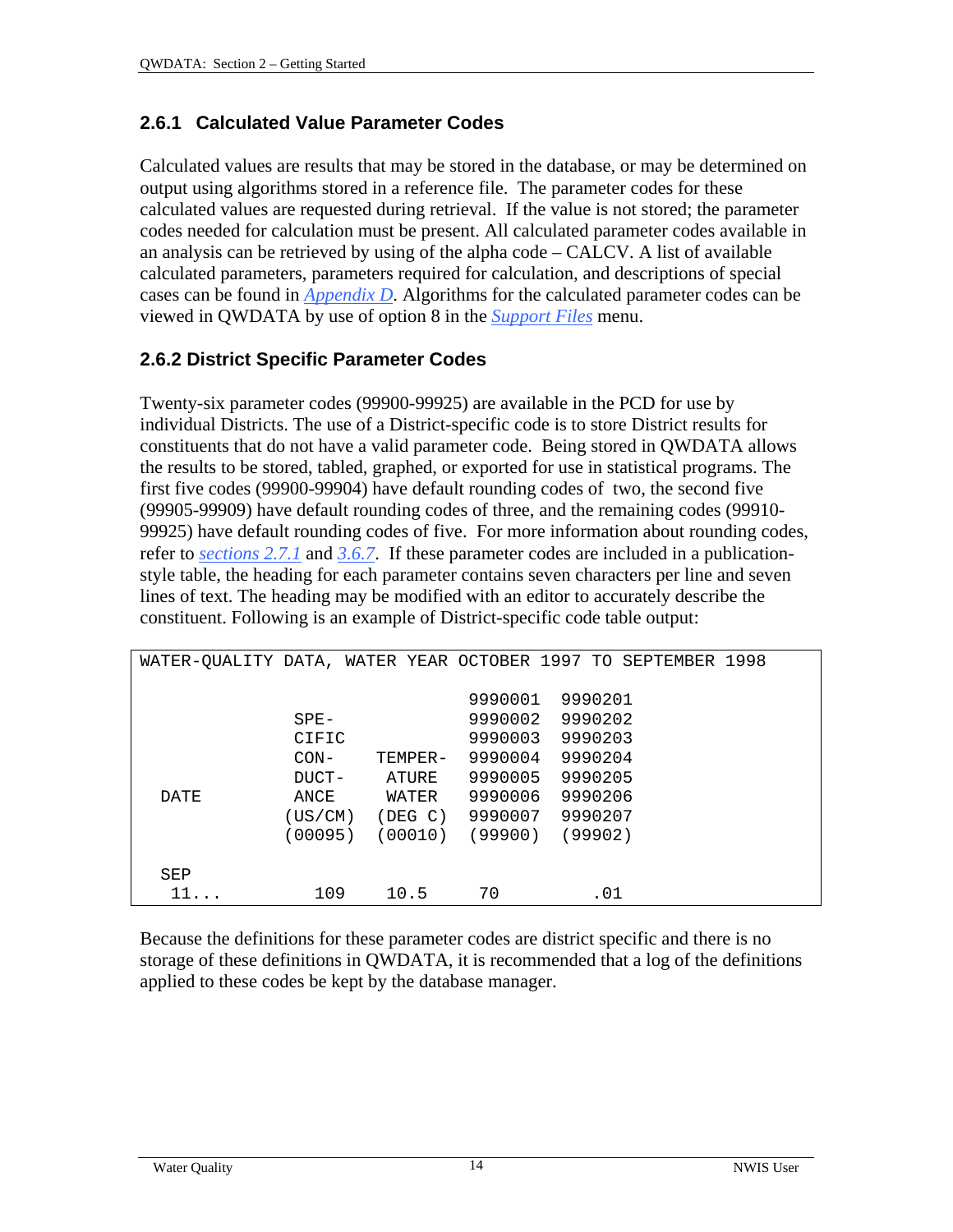#### **2.6.3 Fixed Value Codes**

There are many parameter codes in QWDATA for which the result is not the outcome of an environmental measurement but rather a subjective observation or description. These types of parameter codes are referred to as Fixed Value Codes and have a small number of valid results that are related to a description. For example, parameter code 01035 – the severity of detergent suds – has the following valid results:

| none     |
|----------|
| mild     |
| moderate |
| serious  |
| extreme  |

In other cases for which the result is not the outcome of an environmental measurement, valid results refer to a list that further defines the sample. For example:

Parameter code 00027 – collecting agency has a domain ranging from 300 to 99999 and each valid discrete result refers to a specific agency.

A complete list of parameter codes that have fixed values and the corresponding valid results can be found in *[Appendix B](#page-0-0)*.

#### **2.6.4 Alpha Parameter Codes**

Alpha parameter codes, which may include both alpha and numeric characters, are used in QWDATA to retrieve sample and result-level descriptions as well as groupings of other codes. The descriptions include information stored with the sample such as date, time, and sample record number. An example of an alpha parameter code that represents a grouping of parameter codes is 'ADDPC' which adds all numeric codes to a retrieval. Another example of an alpha parameter code that represents a grouping of parameter codes is 'CALCV' which adds all calculated parameter codes to a retrieval. A complete list of alpha codes can be found in Table 18 of *[Appendix A](#page-17-0)*.

For output in a by-result format, only alpha parameter codes are used to define the columns in the output. For more information on this type of retrieval refer to *[section](#page-20-0)  [3.4.4](#page-20-0)*.

# **2.7 Numeric Information**

Values in QWDATA are stored in the database using double-precision floating-point representation, which yields 15-17 decimal digits of precision. The retrieval programs available through the QWDATA menus provide more limited precision. Precision of results produced through QWDATA is limited by the internally defined width of the output field, the rounding method, and rounding criteria selected. Even when unrounded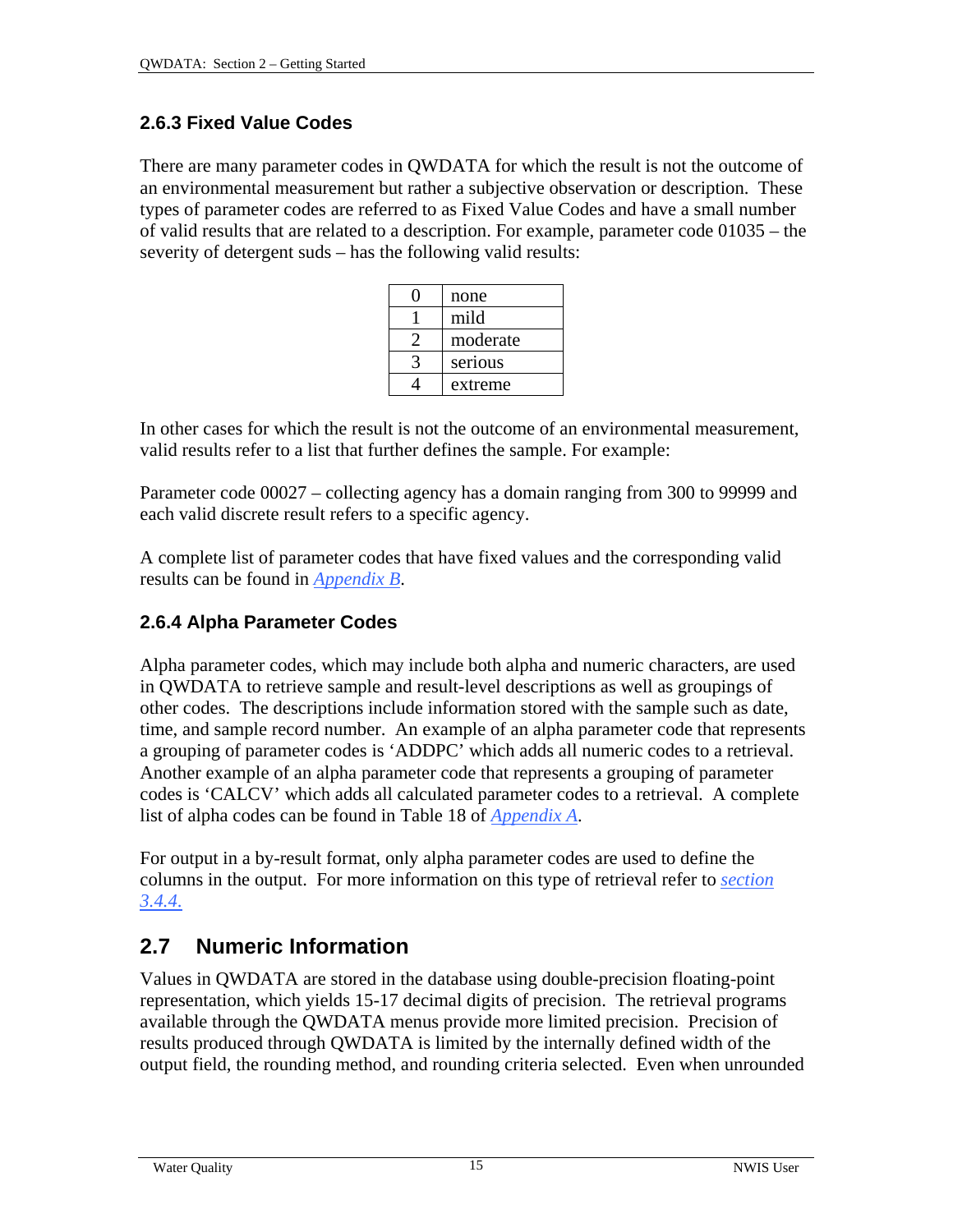<span id="page-12-0"></span>results are requested, precision is limited. In general, no more than eight digits are provided with the retrieval programs in QWDATA. Results used in calculations or retrieved through other avenues, such as Sequel Query Language (SQL) or Open Database Connectivity (ODBC) will be double precision.

#### **2.7.1 Rounding**

Water-quality values from NWIS may be output as rounded or unrounded. The unrounded choice will output the values as they were received from the lab and stored in the database. There are two choices for rounding values: (1) allow the software to determine how to round the result by using an existing *[laboratory standard deviation](#page-8-0)  (s[ection 2.5.5\)](#page-8-0)* stored with the result or the value in the rounding array for the specific parameter and method or (2) use a rounding code stored with each value.

Only one of these rounding options can be selected per retrieval. The first one is default rounding and the second one is called user-defined rounding. Some user-defined rounding codes have been set to odd values, sometimes by input from the lab, and may produce unexpected results. The most conservative and consistent option for rounding values at present is default rounding.

User-defined rounding can be used if a rounding code is stored with the result. If a rounding code is not stored with a result, the software will use the value from the parameter-method reference table. To add a rounding code, you can use *[Modify Samples](#page-5-0)  or [Results](#page-5-0)* from the main QWDATA menu. Adding rounding codes can be done on a large scale using batch files and the QWFIX program as described in *[section 3.9.3.](#page-3-0)*

Uncensored, non-zero concentration values that round to zero are in general, converted to a null value on output, with the remark set to "**M**" (constituent identified in sample, but not quantified). However, many uncensored measurements may be reported as zero and those values will remain zero in the output. An example of an acceptable rounded-to-zero result is water temperature. Censored, non-zero concentration values that round to zero are reported with the same number of significant figures that was originally entered with the value.

A rounding code of zero is not accepted by the system. New interactive entries with rounding codes of zero, (usually generated by the software) require the user to select a different rounding code before the value will be stored. New batch entries with rounding codes of zero will replace the zero with the number of significant figures in the actual value.

Programs within QWDATA present result values using the various rounding options. The table below summarizes the rounding options used by the various QWDATA programs: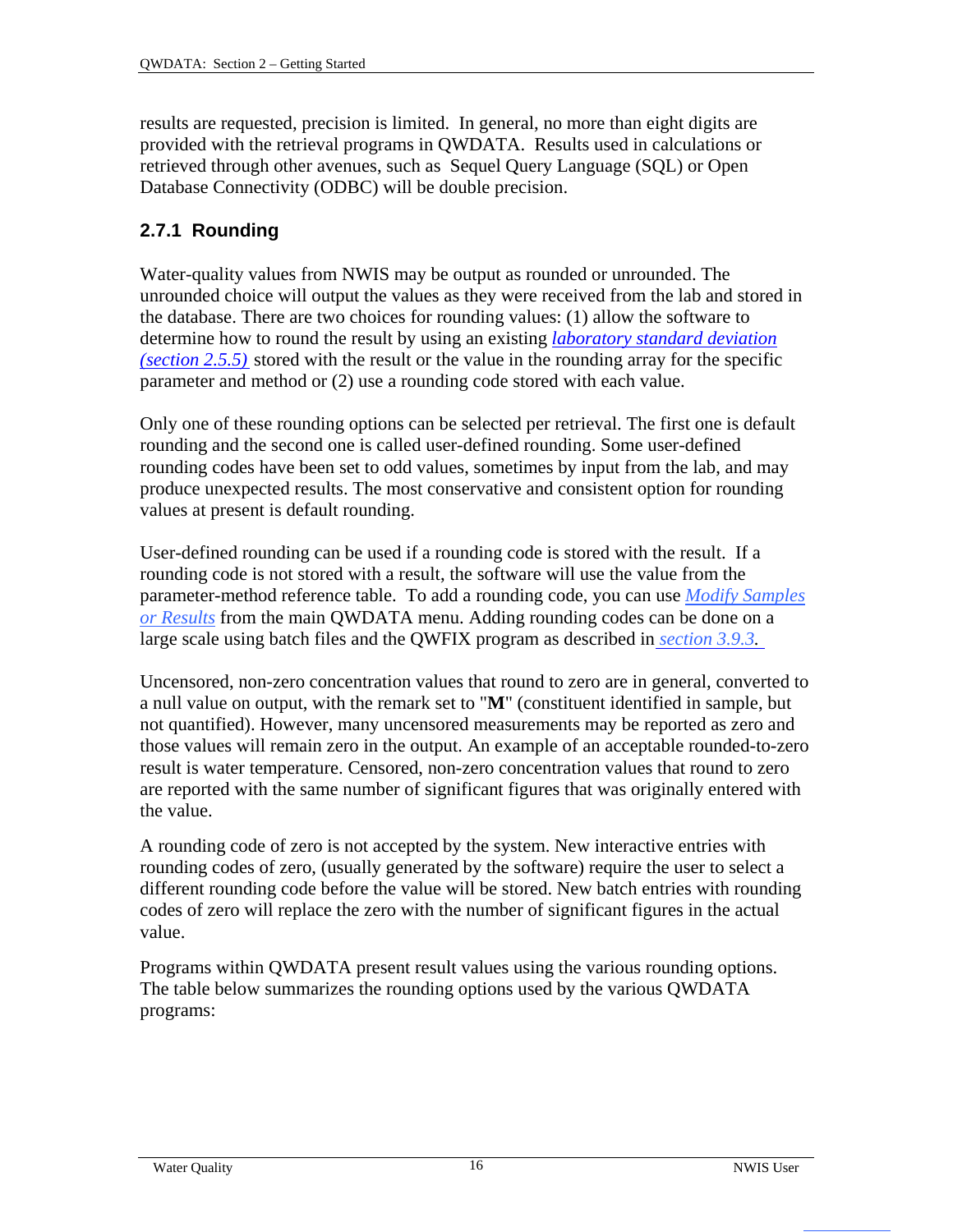<span id="page-13-0"></span>

| <b>QWDATA main menu option</b> | <b>Sub-menu option</b>                                                                                                | Rounding               |
|--------------------------------|-----------------------------------------------------------------------------------------------------------------------|------------------------|
| (option number)                | (option number)                                                                                                       | <b>Behavior</b>        |
| Login Sample (1)               |                                                                                                                       | result                 |
| Modify Samples or Results (2)  | Enter Field Results (1)                                                                                               | result                 |
|                                | Enter Laboratory Results (2)                                                                                          | result                 |
|                                | Edit Sample or Results (3)                                                                                            | result                 |
| Data Review (3)                | List Samples and Results (3)                                                                                          | unrounded              |
|                                | Sample list and/or Cation-Anion Balance (4)                                                                           | default                |
|                                | Chemical Validation Checks (5)                                                                                        | default                |
| Data Output (4)                | Water-Quality Table by Sample (Publication Format) (3)                                                                | choice                 |
|                                | Water-Quality Table by Result (4)                                                                                     | choice                 |
|                                | Flat File by Sample (5)                                                                                               | choice                 |
|                                | Flat File by Result (6)                                                                                               | choice                 |
|                                | Make a P-STAT Data Set (7)                                                                                            | choice                 |
| Graphs (5)                     | Summary statistics table (7)                                                                                          | choice                 |
|                                | Detection Limits Table (8)                                                                                            | choice                 |
| Batch Processing (8)           | Process batch file for all logged in samples (2)                                                                      | unrounded              |
|                                | Process batch file for all samples (3)                                                                                | unrounded              |
|                                | Process batch file for all logged in QA samples (4)                                                                   | unrounded              |
|                                | Process batch file for all QA samples (5)                                                                             | unrounded              |
|                                | Produce batch output (6)                                                                                              | unrounded              |
|                                | Review/Edit batch files (7)<br>Review tab-delimited batch input files (1)<br>Edit tab-delimited batch input files (2) | unrounded<br>unrounded |
|                                | Produce 1- and *-card output                                                                                          | unrounded              |
|                                | Reload QWDATA from batch file, overriding DQI (9)                                                                     | unrounded              |
|                                | Reload QADATA from batch file, overriding DQI (10)                                                                    | unrounded              |

[Rounding Behavior: **result**, user-rounding based on rounding code stored with the result; **unrounded**, the value displayed is the stored value in the database; **default**, rounding is based on the rounding array stored in the parameter-method table; **choice**, user can choose what type of rounding will be applied.]

#### **2.7.2 Scientific Notation**

During input, the field for entering values in QWDATA is limited to eight digits and a decimal place. Scientific notation can be used to store values that won't fit in the field because the values are very small or very big numbers. The format for storing scientific notation is: the mantissa number, E, and the logarithm value. For example, .000000000023 would be stored as 2.3E-11, and 48,900,000,000 would be stored as 4.89E10. In some cases the PCD rounding specifications cannot accommodate very small and very large numbers on output. In this case, user-defined rounding can be selected for output.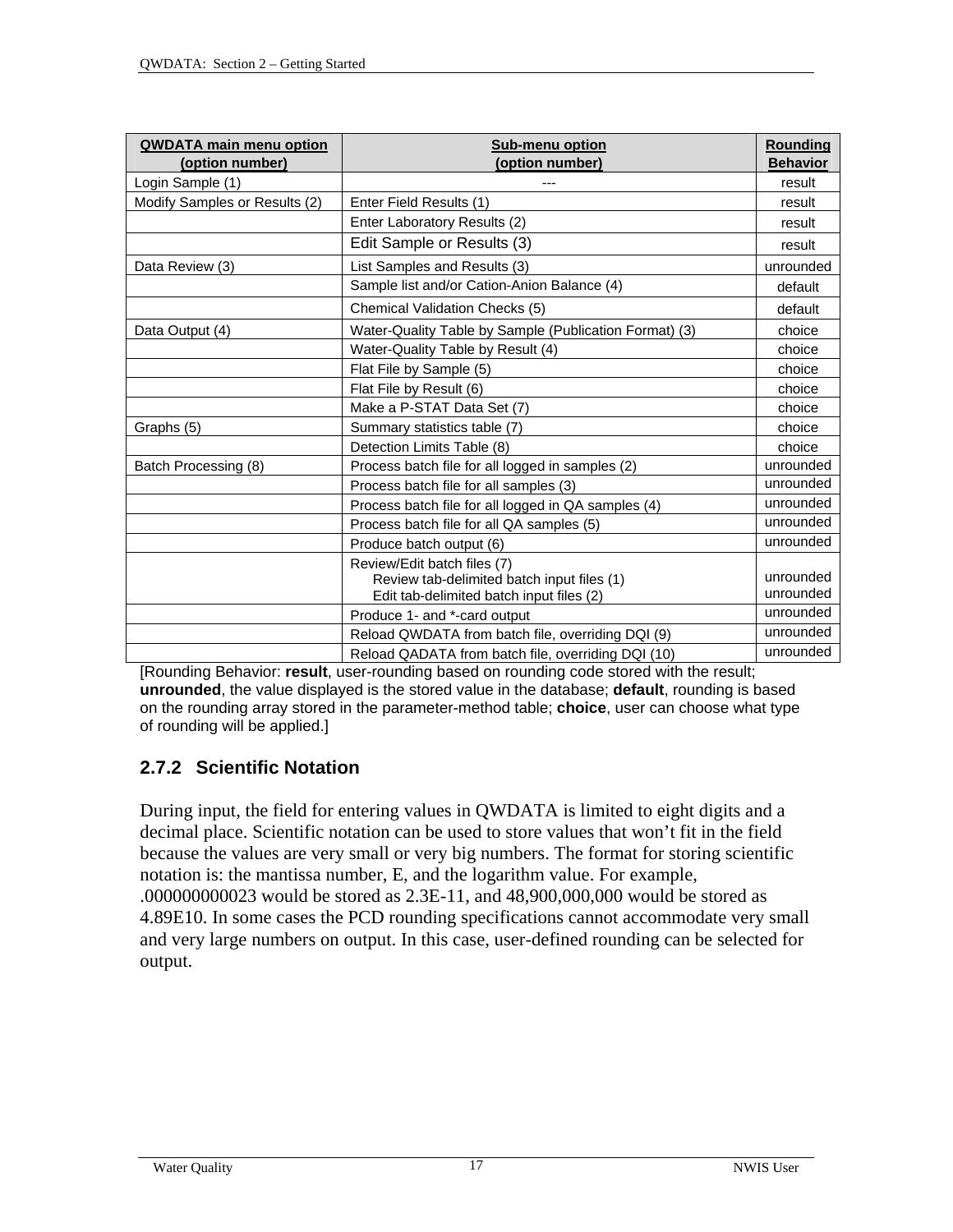#### <span id="page-14-0"></span>**2.7.3 Negative Values**

Negative values may be stored in QWDATA for selected parameters. The types of parameters that can have negative values generally are field constituents (for example, air temperature, in degrees Celsius, parameter code 00020) and chemical constituents that are isotopes (for example, radium 226 dissolved, in pci/l, parameter code 09503). Some of the district-specific codes (99900-99909) also will allow negative values to be stored. A complete listing of the parameters that allow negative values is contained in *[Appendix](#page-0-0)  [H](#page-0-0).*

#### **2.7.4 Zero Values**

Zero values in the database are processed in different ways. The software accepts zeros during processing for all parameters. However, a zero may or may not be a valid value from a scientific point of view. For example, zero for a temperature is a valid measurement. Whereas, for chemical constituents, laboratory methods do not actually measure zero, but rather values are censored as being less than some laboratory reporting level.

For some chemical constituents, zero may have been incorrectly stored for historical data values. Users may censor these zero values on output. If the user selects "User Specified" for "Censoring of Zero Values" in the tabling options menu, a zero value will be converted to a null value and a remark code of U (material analyzed for, but not detected) will be reported. *[Section 3.4.3.4](#page-10-0)* describes the tabling options in further detail. A reference list of parameters that are known to have zeros reported for some historical data are contained in *[Appendix I](#page-0-0)*.

In some cases, the rounding specifications for a parameter in the PCD do not go to a decadal unit that is small enough for some result values and may result in the value rounding to zero. This is because laboratory methods are not accurate to that level, even though a laboratory measurement was made and reported. In this case, during output processing, a small number would incorrectly round to zero, even though a number may be stored. Values that belong to constituents that have reporting units that are used to quantify the abundance of an analytical constituent within some unit of area, volume, mass, or weight cannot be zero. Where the rounding procedures cause a non-zero value to round to zero, an 'M' (presence of material verified, but not quantified) will be displayed on output for parameters with the units contained in the table below. Values that belong to constituents that have reporting units other than those shown in this table can be reported as zero.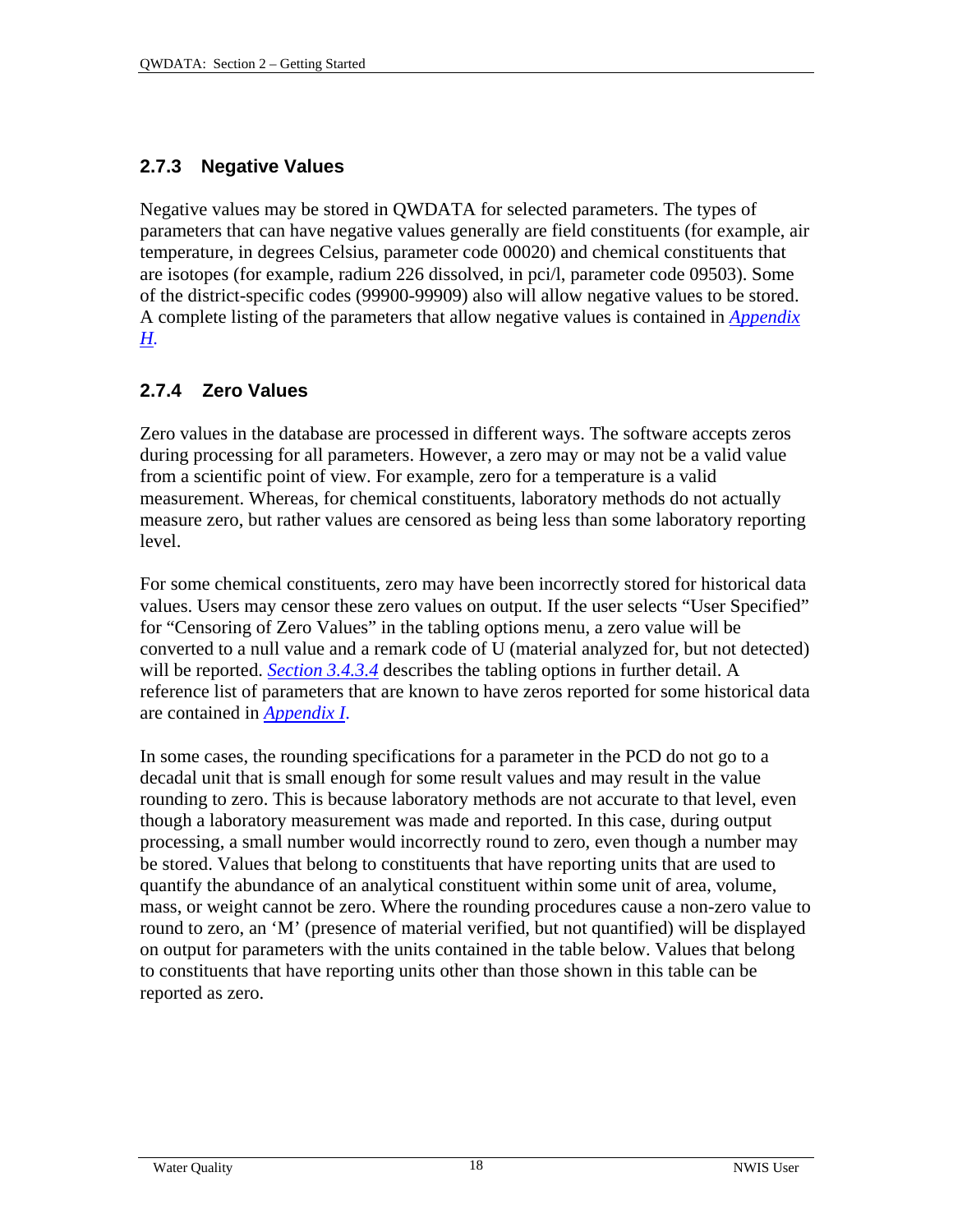| PG/KG                   | MG/ML      | G/SQ M           |
|-------------------------|------------|------------------|
| PG/ML                   | MG/L       | $G/$ SQ M        |
| NANOGRAMS/LITER         | MG/SQ M    | G/KG             |
| NG/G                    | MG / SQ M  | UEQ/L            |
| NG/L                    | MG/M2      | <b>MEQ/100 G</b> |
| MICROGRAMS/LITER        | MG/G       | MEQ/L            |
| UG/L                    | MG/KG      | ML/L             |
| UG/G                    | G/M2       | PICOCURIES/GRAM  |
| UG/KG                   | G/CU CM    | PCI/G            |
| UG/M2                   | G/CU M     | PCI/L            |
| <b>MILLIGRAMS/LITER</b> | G/SQ METER | PCI/ML           |

**Reporting Units Where Zero Values Are Unacceptable** 

### **2.8 Text Fields for Comments**

Text comments can be included within QWDATA records at the sample level and at the result level. Each of these two levels has two categories of comments, those from the laboratory and those from the field. In general, messages from the laboratory are sent directly from the laboratory and should not be edited or altered, although there are circumstances where this might be necessary. Messages from the field can be used to include information relative to the entire sample or to a specific result that cannot be characterized in another field. The recommended maximum length of these comment fields is 300 characters.

To retrieve these text fields, the following alpha parameter codes can be used when retrieving records:

| Code         | <b>Meaning</b>                  |
|--------------|---------------------------------|
| <b>SCMLB</b> | Sample-level comment from lab   |
| <b>SCMFL</b> | Sample-level comment from field |
| <b>RCMLB</b> | Result-level comment from lab   |
| RCMFL        | Result-level comment from field |

# **2.9 Field Forms**

Field forms are used by interactive entry of data and edit programs in QWDATA to provide a list of parameters that are routinely collected for a particular project, field trip, a District water-quality field sheet, or data from a non-USGS laboratory. Field forms are a list of parameter codes and associated information that are accessed by various programs so that a user can enter efficiently field or laboratory data. Some national field forms are provided with the NWIS release, but any number of District-specific field forms can be added to the system. Each field form is identified by a unique number that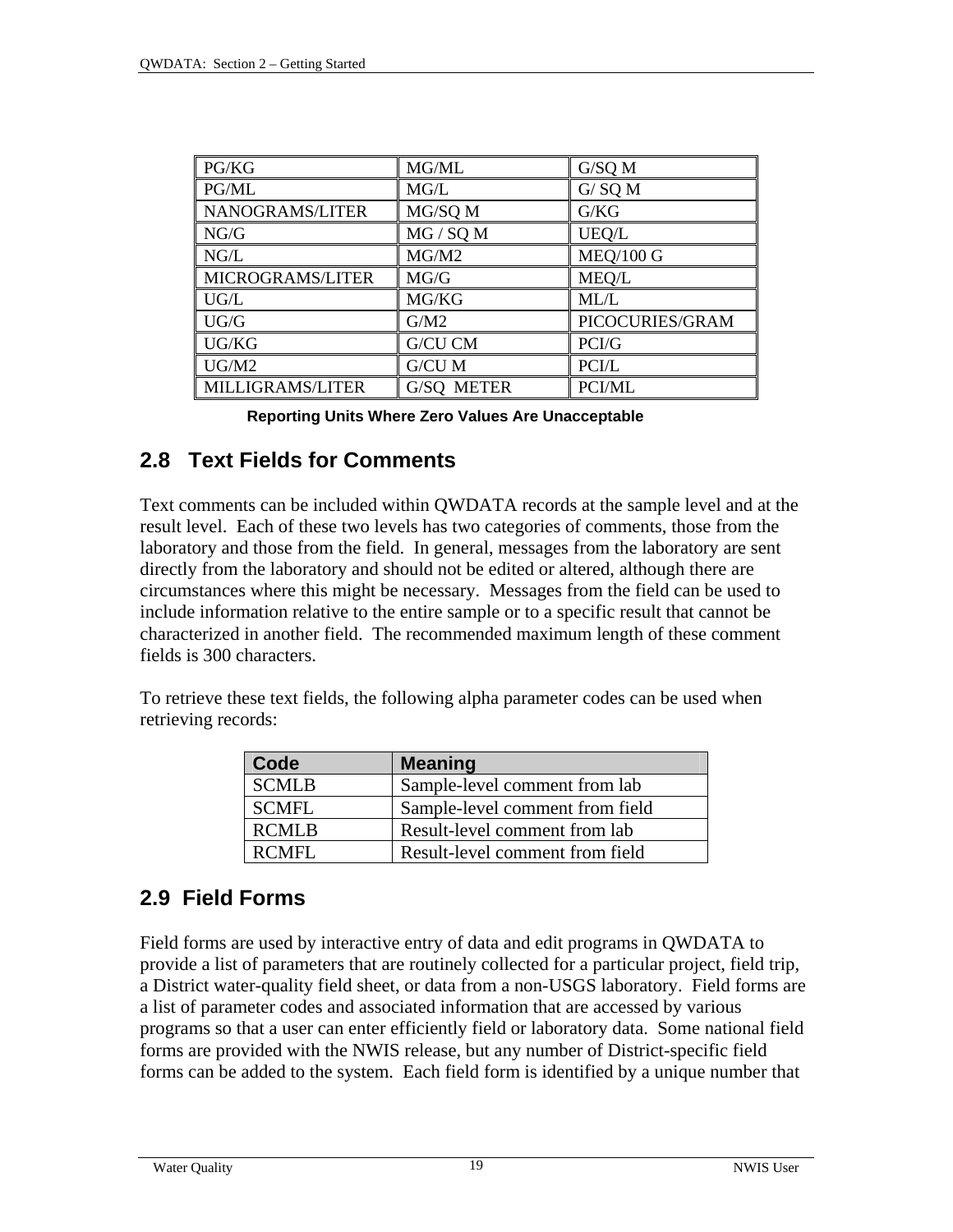<span id="page-16-0"></span>is part of the field form name. Entry programs for field and laboratory data are discussed in *[sections 3.2.1 – Enter Field Results,](#page-6-0) [3.2.2 – Enter Laboratory Results,](#page-9-0)* and *[Tip Sheet](#page-0-0)  [5.2](#page-0-0)*.

# **2.9.1 List of Field Forms Available**

A list of field forms that are available can be viewed either by going to the directory where the forms reside or by listing them within QWDATA. To view the available forms in the directory where they reside, change directories to

*/usr/opt/nwis/data/auxdata/qw\_field\_forms/*.In this directory there are several files with the format *field.parmsnn.* The '*nn'* represents a two-digit number that identifies the form (e.g., field.parms01). Any editor can be used to view the contents of these ASCII files.

Another way to list the available field forms is within QWDATA during data entry. The prompt shown below appears during data entry after the login of a sample and when *[Enter Field Results](#page-6-0)* or *[Enter Laboratory Results](#page-9-0)* has been selected:

Enter field form nn, ?nn for detail of form nn, ? for list of forms available:

At this prompt, the user can enter a '?' and a list of available field forms will appear that includes the form number followed by either a form title or a list of parameter codes in that field form. To view the details of a specific form, enter a '?nn' at the prompt above, where 'nn' is the field form number of interest. A list of parameter codes and associated information will be displayed for that field form.

# **2.9.2 Adding a New Field Form**

New field forms can be added to be used in QWDATA by creating a form using a specific format and storing it in the */usr/opt/nwis/data/auxdata/qw\_field\_forms*  directory. New field forms should be created if none of the available field forms fit the data to be entered. Available field forms should be reviewed prior to creating a new field form so that duplication of field forms is avoided.

To make a new field form, the user should change directories to

*/usr/opt/nwis/data/auxdata/qw\_field\_forms.* Choose what field form number you are going to use for the new field form by listing the field forms in the directory. Field form names are in the format *field.parmsnn* where 'nn' is the two-digit number that identifies the form. Choose a field form number that is not already used. Use any editor that produces an ASCII output file to create or edit a field form file. The first line of the field form should be used to document the purpose of the field form by placing a "*#*" in the first column. Additional lines can be used for comments as long as a "*#*" is in the first column of the line. The format and an example of a field form are shown below: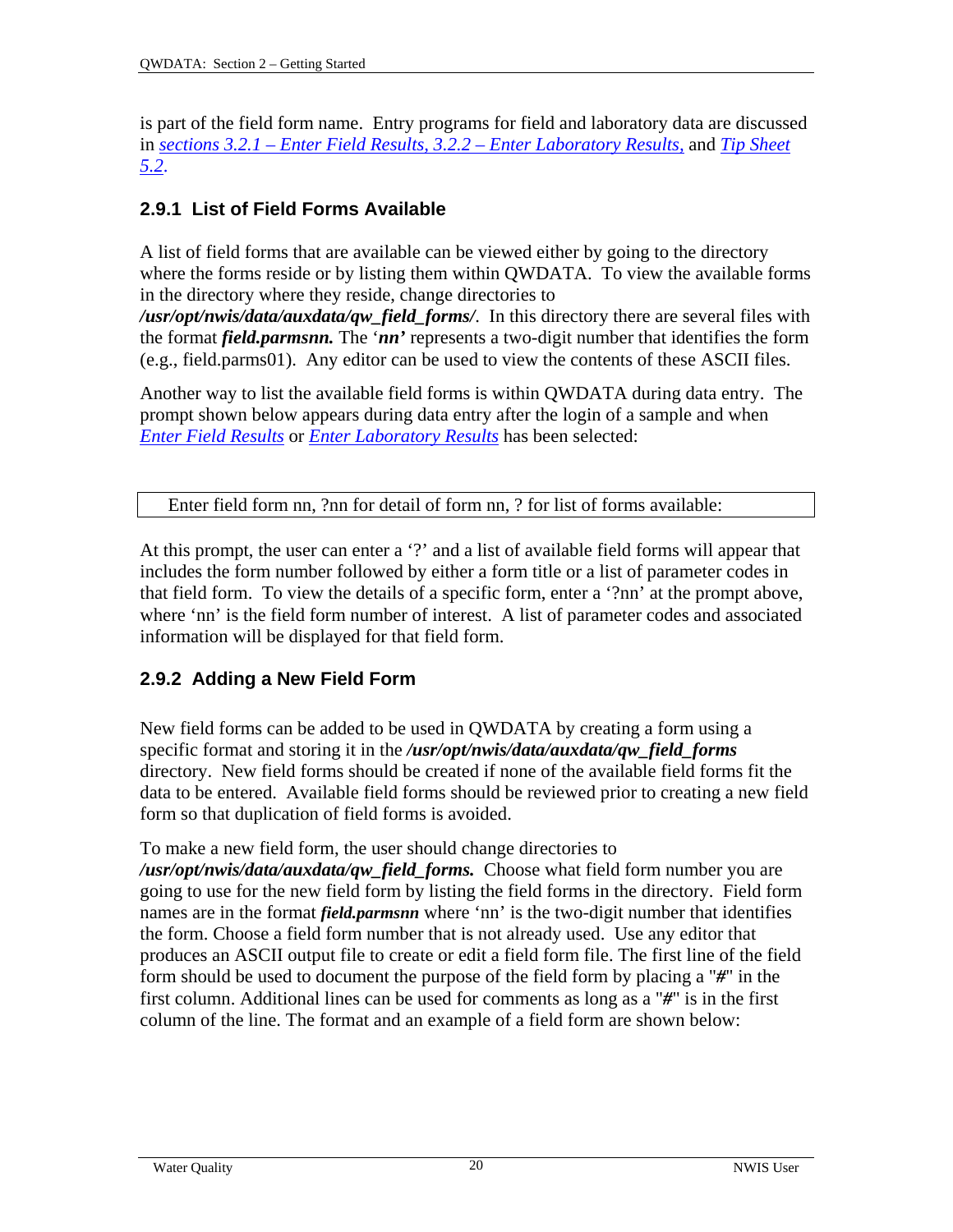#### **Format of the field form**

<span id="page-17-0"></span>

| Line 1              | Begins with a "#" in column 1 and is used to describe the purpose of the field<br>form, name of the person who designed the form, and date created. (This line is<br>not required but is strongly recommended because the line is displayed if a list of<br>field forms is requested.) |  |
|---------------------|----------------------------------------------------------------------------------------------------------------------------------------------------------------------------------------------------------------------------------------------------------------------------------------|--|
| Columns 1-5         | Parameter code [five digits, use leading zeros].                                                                                                                                                                                                                                       |  |
| Column <sub>6</sub> | Method code [optional].                                                                                                                                                                                                                                                                |  |
| Column <sub>7</sub> | Not used.                                                                                                                                                                                                                                                                              |  |
| Columns 8-32        | Parameter names or descriptions [could match District water-quality field sheet]                                                                                                                                                                                                       |  |
| Column 36           | Y indicates parameter is mandatory.                                                                                                                                                                                                                                                    |  |

#### **Example of field form**

|          | #NAWQA SW field form for Biological project was created |   |  |  |
|----------|---------------------------------------------------------|---|--|--|
| #        | by John Smith on 12-25-1999                             |   |  |  |
|          | #234567890123456789012345678901234567890 Column numbers |   |  |  |
|          | 00061 Streamflow                                        |   |  |  |
|          | 00065 Gage height                                       |   |  |  |
|          | 00010 Temp water                                        |   |  |  |
|          | 00020 Temp air                                          |   |  |  |
| 00400 pH |                                                         |   |  |  |
|          | 00095 Specific Conductance                              |   |  |  |
|          | 00300 Dissolved Oxygen                                  |   |  |  |
|          | 00025 Barometric pressure                               |   |  |  |
|          | 00452B CO3 Carbonate M=B                                |   |  |  |
|          | 00453B HCO3 Bicarbonate M=B                             |   |  |  |
|          | 39086B Alkalinity Inc. Titration                        |   |  |  |
|          | 31625 Fecal Coliform                                    |   |  |  |
|          | 31673 Fecal strep                                       |   |  |  |
|          | 84164 SAMPLER TYPE                                      | Y |  |  |
|          | 71999 PURPOSE                                           | Y |  |  |
|          | 99105 REPLICATE                                         |   |  |  |
|          | 99111 QA DATA TYPE                                      | Y |  |  |

Any numeric parameter can be entered into a field form. Alpha parameters (such as GUNIT for geologic unit code) cannot be used in the field form. Be sure that the final line of the field form contains a carriage return at the end. If this is not included, the last parameter will not be included to enter data. A maximum of 100 parameters can be included in any field form.

As part of creating new field forms, the user can create descriptions for the parameter codes listed. The user should be careful not to create descriptions that could cause confusion when compared to the definitions in the PCD. For example, a parameter described as 'chloride, dissolved' in the field form and defined as 'chloride, total' in the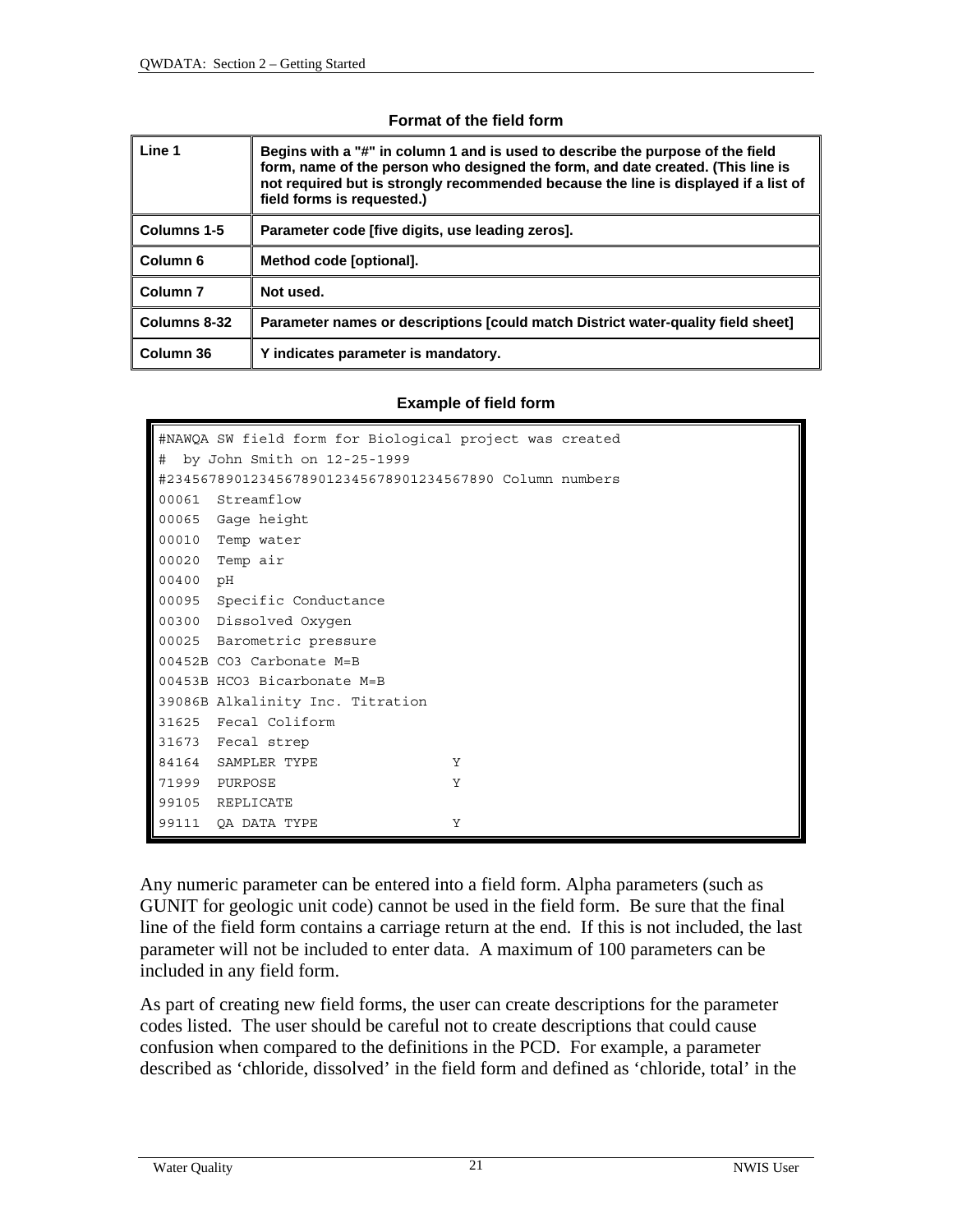PCD could cause incorrect data storage and interpretation, as well as significant future confusion. Creating a new field form is discussed in *[Tip Sheet 5.3.](#page-0-0)*

# **2.10 Multiple Databases**

Users have access to multiple water-quality databases where each database file is associated with a generic file name and a database number. A database number is a twodigit number, ranging from 01-98. (Database number 99 is reserved for use by NWIS maintenance programs and transaction archive files.) Regardless of how many databases are implemented on each system, any user who has not been assigned an alternate database number in the database selection table will be associated with database number 01.

### **2.10.1 When to Use an Alternate Database**

Within NWIS, users have the option to create and use multiple water-quality databases. The decision to create and maintain an alternate database is one that should be carefully considered to ensure that the needs being met by an alternate database are sufficient to outweigh the problems associated with maintaining two or more databases. Some of the issues involved with having more than one database are:

- duplicate data stored in multiple databases require that updates be applied to more than one database to maintain data integrity;
- multiple databases may lead to confusion about which database is primary when updating NWISWeb;
- an alternate database that is created for a specific project might be abandoned if the project chief leaves;
- alternate databases require increased data management responsibilities;
- **EXECUTE:** interactive and batch entry results require setting the proper database number prior to NWIS use; and
- automated loading of National Water-Quality Laboratory (NWQL) results require setup and use of a separate NWQL user code;

Prior to the release of NWIS 4.1, one of the major reasons for the creation of alternate databases was to prevent the release of data for which there should be no public access; for example: proprietary data -- either permanent or temporary, cooperator data, and QA/QC data. With the release of the 4.1 revisions of QWDATA, there are codes available to restrict access within the same database. However, sample coding must be rigorously correct if proprietary and publicly accessible data are stored in the same database. If proprietary data are segregated into an alternate database, these data can be excluded safely and easily from unauthorized users including NWISWeb.

Other reasons for having an alternate database include testing, training, and organization. For example, much National Water Quality Assessment Program (NAWQA) data is kept in an alternate database because NAWQA study units generally are not aligned with District boundaries, and the primary responsibility for serving data to the public lies with the District that has jurisdictional responsibility for the site where the data were collected.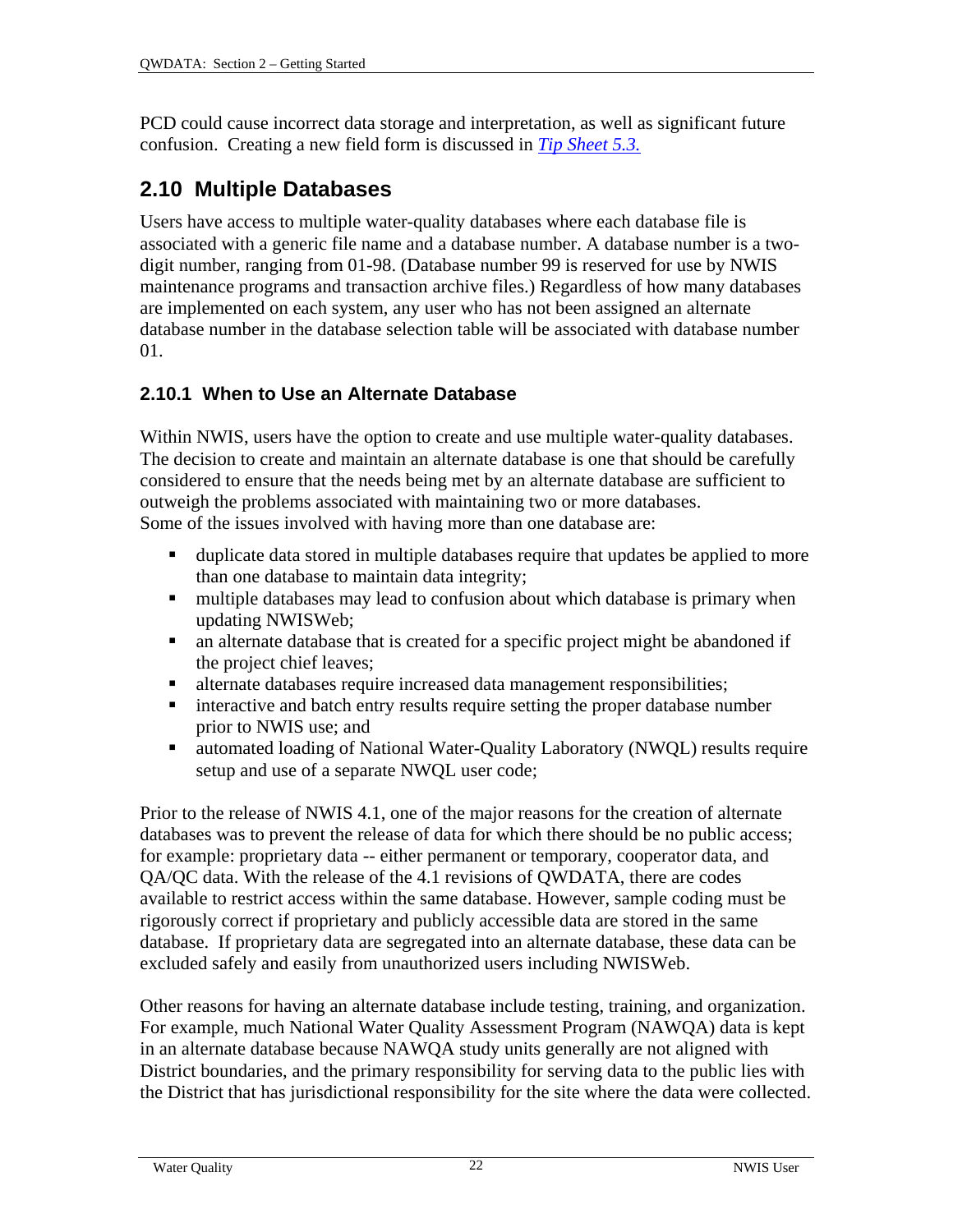The NWIS Program office recommends that an alternate QWDATA database be used for storage of QA/QC and proprietary data. This will protect these data from accidental release to unauthorized sources in response to a public inquiry, or the inadvertent inclusion of the data in a report or on NWISWeb.

Districts should avoid the situation where multiple copies of the same sample data are stored in separate databases on the same NWIS installation, due to the difficulty of keeping the multiple copies consistently up-to-date.

# **2.11 Quality-Control Samples**

The recommended procedures for storing quality-control (QC) samples in NWIS are described in this section. QC data provide information about the bias and variability in the environmental data, therefore the QC samples need to be identified in a manner that relates them to corresponding environmental samples. However, the QC samples need to be stored separately from the environmental samples to prevent any unintentional retrieval of this type of data. The recommended procedures address both of these requirements.

#### **2.11.1 Definitions of Quality-Control Samples**

Blank samples are taken to ensure that environmental samples have not been contaminated by the data collection process. Any measured value/signal in a blank sample for an analyte (a specific component measured in a chemical analysis) that was absent in the blank solution is believed to be due to contamination. There are many types of blank samples possible, each designed to segregate a different part of the overall datacollection process including sampling, filtering, preserving, storing, transporting, and analyzing:

*Blank solution* - solution that is free of the analyte(s) of interest. Such a solution would be used to develop specific types of blank samples as described below.

*Shelf (or hold) blank* - a blank solution put in the same type of bottle used for an environmental sample and stored adjacent to an environmental sample in a storage area.

*Refrigerator blank* - a blank solution put in the same type of bottle used for an environmental sample and stored adjacent to an environmental sample in a refrigerated storage area.

*Trip blank* - a blank solution put in the same type of bottle used for an environmental sample and kept with the set of sample bottles both before and after sample collection.

*Sampler blank* - a blank solution poured or pumped through the same field sampler used for the collection of an environmental sample.

*Filter blank* - a blank solution filtered in the same manner and through the same filter apparatus used for an environmental sample.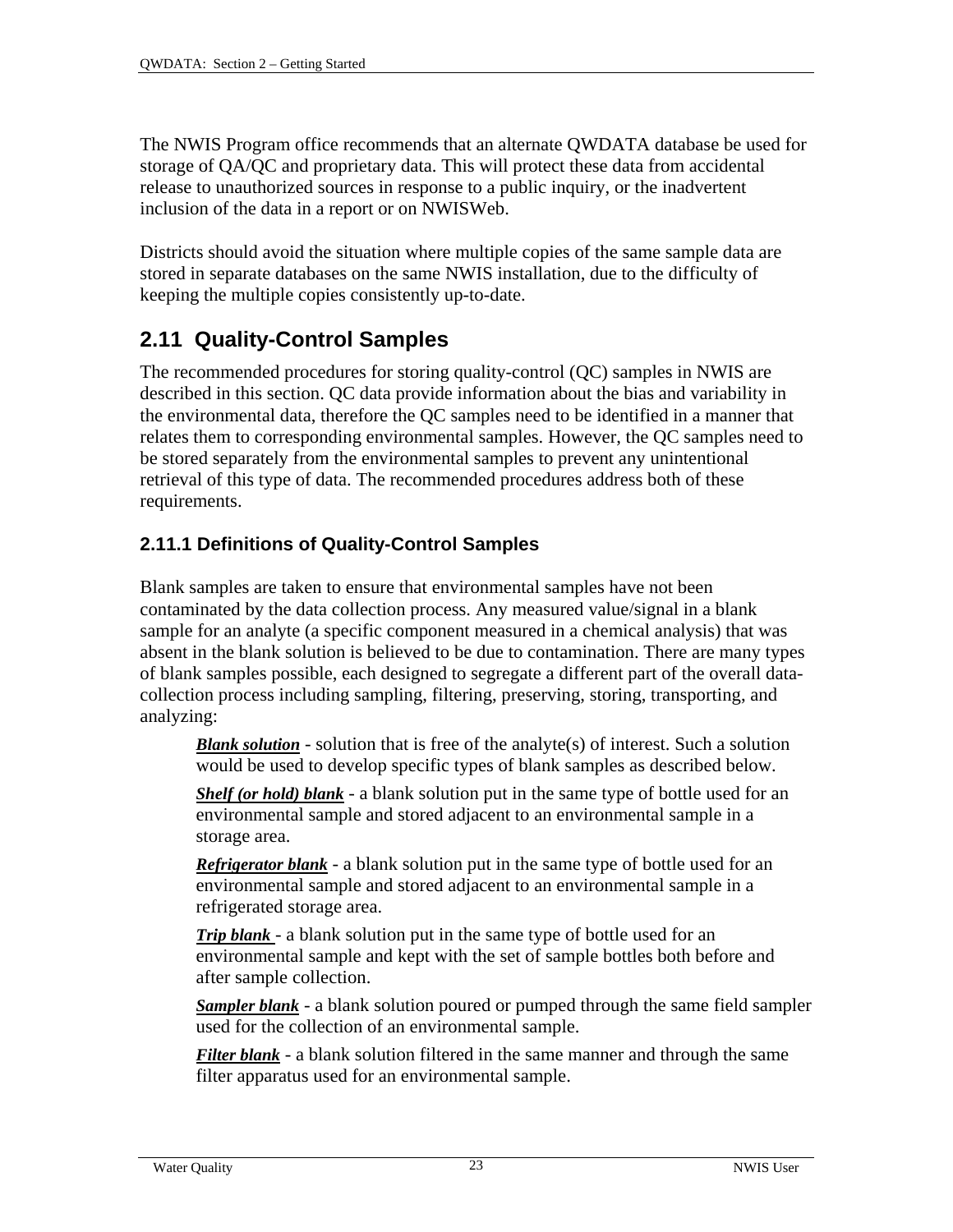<span id="page-20-0"></span>*Splitter blank* - a blank solution mixed and separated using a field splitter in the same manner and through the same apparatus used for an environmental sample.

*Preservation blank* - a blank solution treated with the same preservatives used for an environmental sample.

*Field blank* - a blank solution subjected to all aspects of sample collection, field processing, preservation, transportation, and laboratory handling as an environmental sample.

*Equipment blank* - a blank solution processed through all equipment used for collecting and processing an environmental sample (similar to a field blank but normally done in the more controlled conditions of the office and not being transported to the field).

*Ambient blank* - a blank solution put in the same type of bottle used for an environmental sample, kept with the set of sample bottles before sample collection, and opened at the site and exposed to the ambient conditions.

*Source solution blank* - a blank solution sent to a laboratory to confirm that it is free of the analyte of interest.

*Lab blank* - a blank solution prepared in the laboratory and analyzed the same as an environmental sample.

*Blind sample* - a sample submitted for analysis whose composition is known to the submitter but unknown to the analyst. A double blind sample is one of known composition that is submitted to the analyst in such a manner that neither its composition nor its identification as a check sample is known to the latter. A blind sample is one way to test the proficiency of a measurement process. Blind samples can be used to monitor the performance of an analytical system, check the analytical results of more than one laboratory, more than one analytical method, or the consistency of the same laboratory and method. Every blind sample analyzed should have an associated reference to the source and the possible dilution. Blind samples may be prepared from a reference material, as defined below.

*Reference material* - A material or substance, one or more properties of which are sufficiently well established, to be used for the assessment of a measurement method or for assigning values to materials.

*Replicate (Duplicate) samples* - A group of samples, collected in a manner such that the samples are thought to be essentially identical in composition. Replicate is the general case for which duplicates are the special case consisting of two samples. There are many types of replicate samples possible, each of which may yield slightly different results in a dynamic hydrologic setting, such as a flowing stream. The types of replicate samples are:

- 9 *Concurrent samples* samples collected by two or more people collecting samples simultaneously, or by one person alternating subsamples between two or more collection bottles.
- $\checkmark$  *Sequential samples* a type of replicate sample in which the samples are collected one after the other, typically over a short time.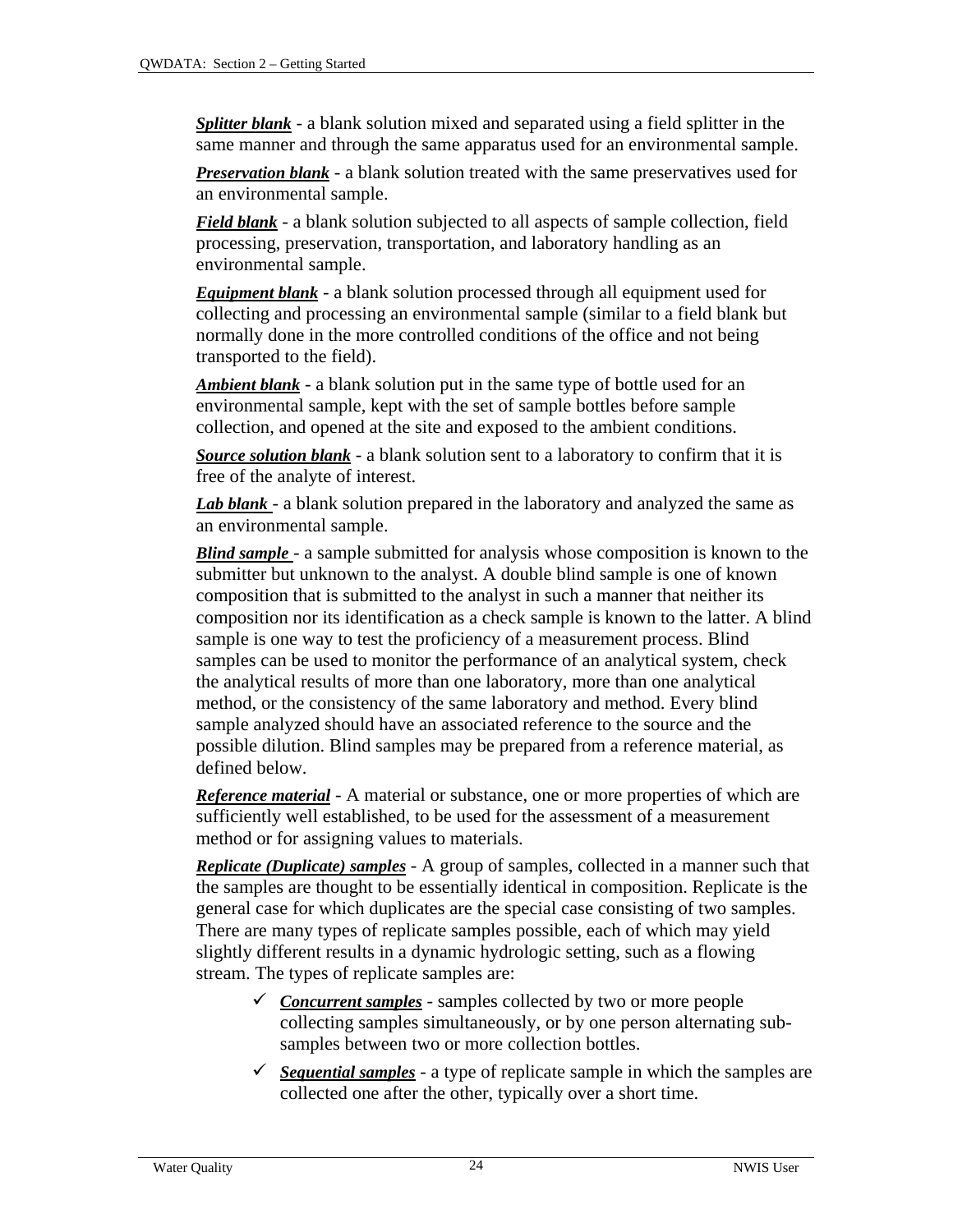$\checkmark$  *Split sample* - a type of replicate sample in which a sample is split into sub-samples contemporaneous in time and space.

*Spike sample* - A sample to which known concentrations of specific analytes have been added in such a manner as to minimize the change in the matrix of the original sample. Every spiked sample analyzed should have an associated reference to the spike solution and the volume added.

*Spike solution* - A solution with one or more well established analyte concentrations that are added in known quantities to an environmental sample to form a spike sample.

#### **2.11.2 Identification of Quality-Control Samples in NWIS**

A system for identifying quality-assurance samples and maintaining the relationship with corresponding environmental samples has been established. The MEDIUM CODE, DATE, TIME and SAMPLE TYPE are used in the following manner to clearly identify all QA data:

#### *Blank*

- Use actual STATION NUMBER, DATE and TIME for blanks associated with a specific site and environmental sample. Use artificial STATION NUMBER, DATE and TIME for blanks that are associated with many sites and/or environmental samples. If more than one blank is analyzed, increment the TIME by 1 minute for each blank.
- Use a MEDIUM CODE of Q.
- Use a SAMPLE TYPE of 2.
- Use 991xx parameter codes listed below to designate which type of blank solution, the source of the blank solution, and the type of blank sample.
- If more than one blank is collected, use parameters 82073 and 82074 to enter the same STARTING TIME and ENDING TIME for each blank. Parameters 99109 and 99110 can be used to enter the SAMPLE SET START DATE and SAMPLE SET END DATE for a blank associated with environmental samples collected on more than 1 day.

# *Blind*

- Use actual STATION NUMBER, DATE and TIME for blinds associated with a specific site and environmental sample. Use artificial STATION NUMBER, DATE and TIME for blinds associated with many sites and/or environmental samples. If more than one blind is analyzed, increment the TIME by 1 minute for each blind.
- Use a MEDIUM CODE from Q-Z.
- Use a SAMPLE TYPE of 4.
- Use 991xx parameter codes listed below to designate the source of the reference material and the source code number.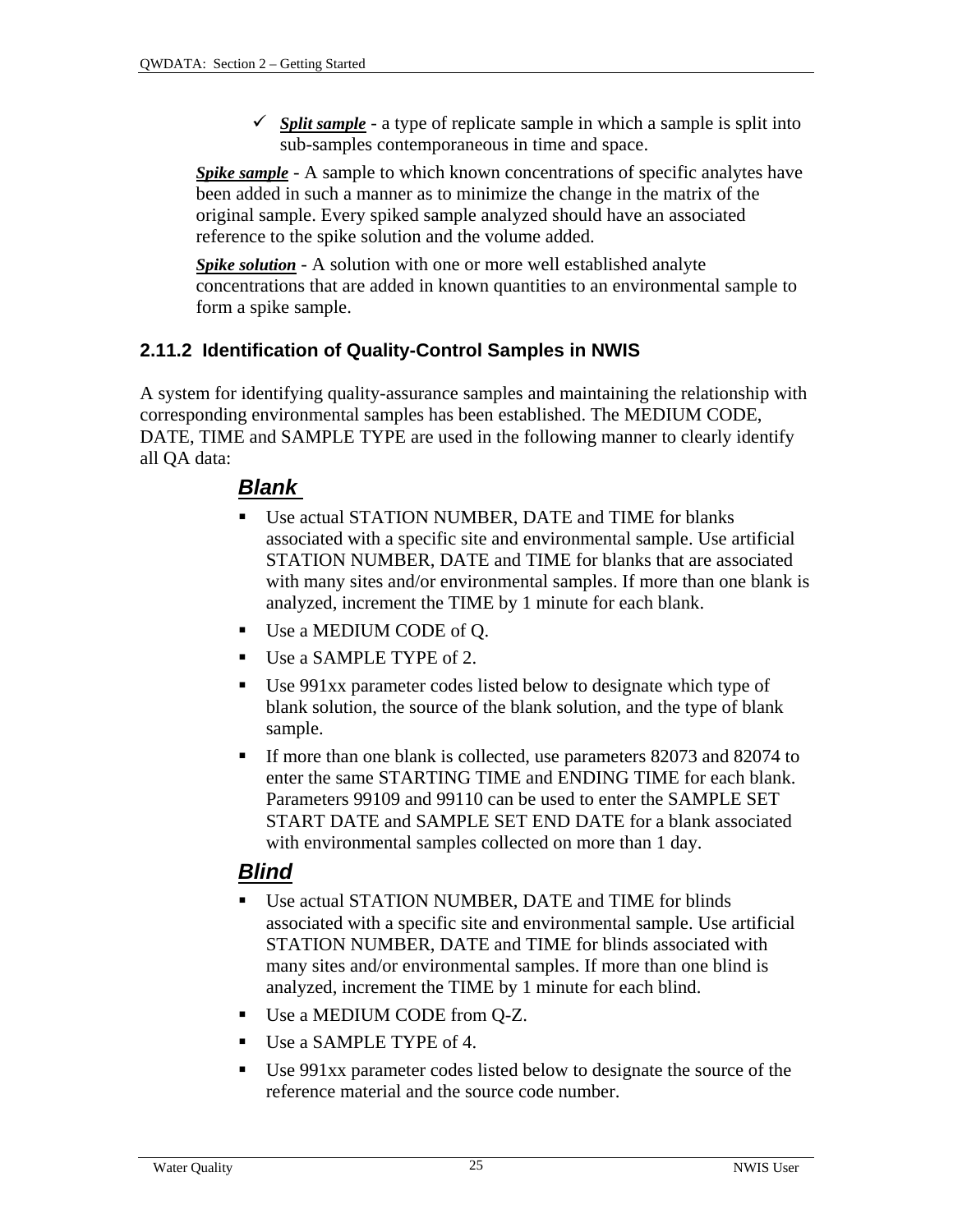If more than one blind is collected or if a blind is related to more than one environmental sample, use parameters 82073 and 82074 to enter the same STARTING TIME and ENDING TIME for each blind. Parameters 99109 and 99110 can be used to enter the SAMPLE SET START DATE and SAMPLE SET END DATE for blind samples that are associated with environmental samples collected on more than 1 day.

### *Reference Material*

- Assign an artificial STATION NUMBER.
- Use the DATE and TIME that material was created or received.
- Select a MEDIUM CODE from O-Z.
- Use a SAMPLE TYPE of 6 (new code). An existing SAMPLE TYPE of 3 (reference) has been used in the past, but there were no standards for its use. The new SAMPLE TYPE of 5 (reference material) was added and should be used for all samples that fit the definition of reference material included in this documentation.
- Use 991xx parameter codes listed below to designate the source of the reference material and the source code number.

# *Replicate*

- Use the existing STATION NUMBER.
- Use actual DATE and TIME for the 1st sample and increment TIME by 1 minute (or actual times if greater than 1 minute) for each additional sample.
- Select a MEDIUM CODE from Q-Z.
- Use a SAMPLE TYPE of 7 for every sample, including the first one. A SAMPLE TYPE of 5 (duplicate) has been used in the past for the special case of replicates consisting of only two samples. The SAMPLE TYPE of 7 should be used for all samples that fit the definition of reference material included in this documentation.
- Use the 991xx parameter code listed below for replicates to designate which of the methods was used to create the replicates.
- Use the same STARTING TIME and ENDING TIME (parameters 82073 and 82074) for all samples.
- If the replicate samples will be stored in the regular database, use normal MEDIUM CODES (i.e., 6 or 9) and a sample type of 6.

# *Spike*

 Use actual STATION NUMBER, DATE and TIME for spikes associated with a specific site and environmental sample. Use artificial STATION NUMBER, DATE and TIME for spikes that are associated with many sites and/or environmental samples. If more than one spike is analyzed, increment the TIME by 1 minute for each spike.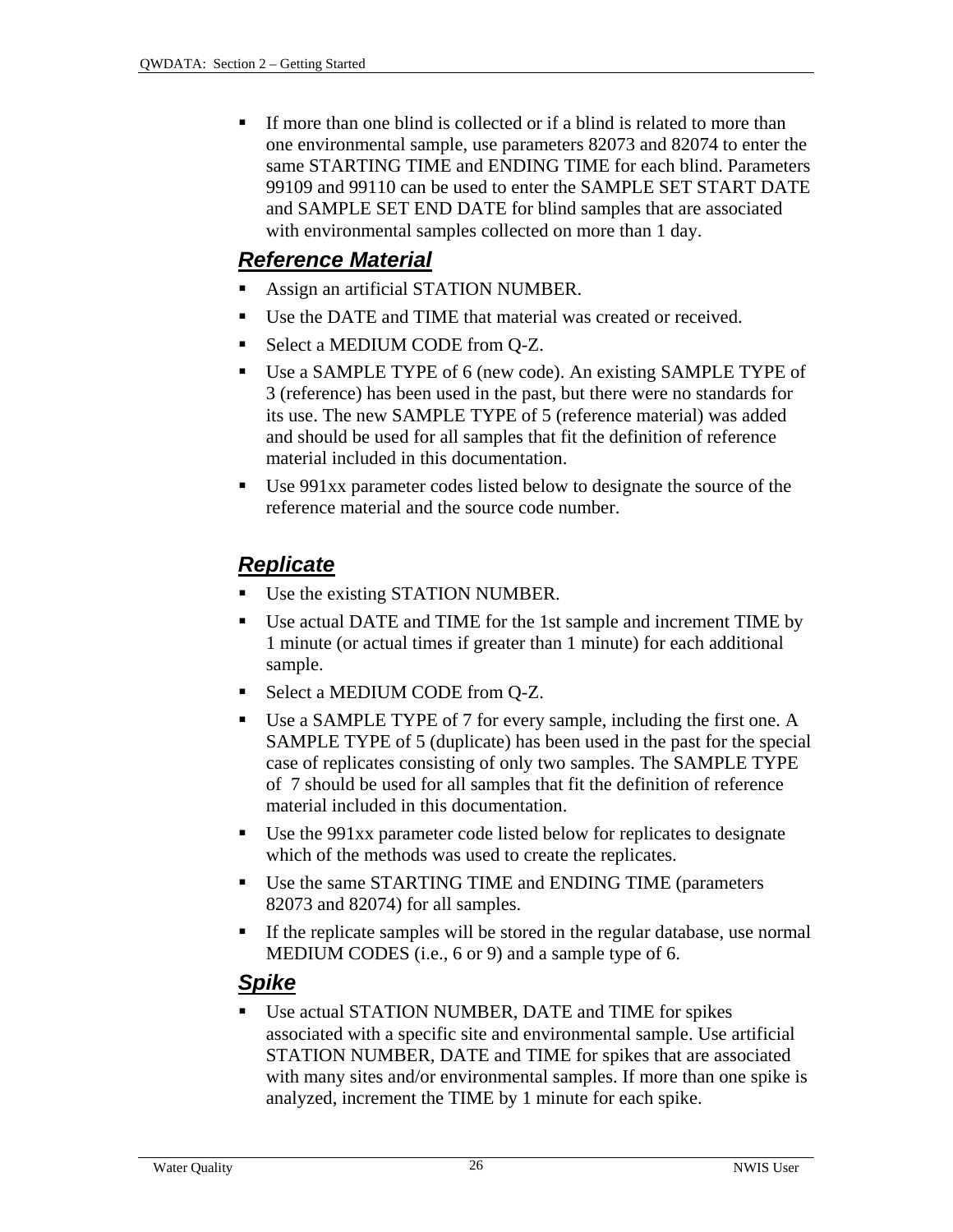- Select a MEDIUM CODE from Q-Z.
- Use a SAMPLE TYPE of 1.
- Use the 991xx parameter codes listed below to designate the source code number of the spike solution, the spike type, and the volume of the spike. Use an existing code (32000) to designate the sample volume.
- If more than one spike is collected, use parameters 82073 and 82074 to enter the same STARTING TIME and ENDING TIME for each spike. Parameters 99109 and 99110 can be used to enter the SAMPLE SET START DATE and SAMPLE SET END DATE for blind samples that are associated with environmental samples collected on more than 1 day.

# *Spike Solution*

- Assign an artificial STATION NUMBER.
- Use the DATE and TIME that source was created or received.
- Use a MEDIUM CODE of Q.
- Use a SAMPLE TYPE of 8.
- Use the 991xx parameter codes listed below to designate the source of the spike solution and the source code number of the spike solution.

A DISTRICT PROCESSING STATUS code of Z (local use only) should be assigned to each QA sample to prevent the data from being transferred to the national database and subsequently to the EPA's STORET database.

The following remark codes have been added to the system to allow further identification of some types of QA data:

- **A** Average value
- **S** Most probable value

Parameter code 99111, quality-assurance data indicator, can be stored with environmental samples to indicate that there are associated quality-assurance samples. The fixed values for 99110 indicate the type of quality-assurance samples associated with the environmental samples.

There are several existing parameter codes in addition to 82073 and 82074 mentioned in the identification of samples above that would clarify the nature of the sample (both environmental and QA samples). A list is provided below to encourage the use of these parameters. The definitions for the fixed-value parameters are in Appendix B.

> **00115 Sample Treatment 71999 Sample Purpose - fixed value 72005 Sample Source - fixed value 74200 Sample Preservation - fixed value 82075 Amount of rinse, in liters**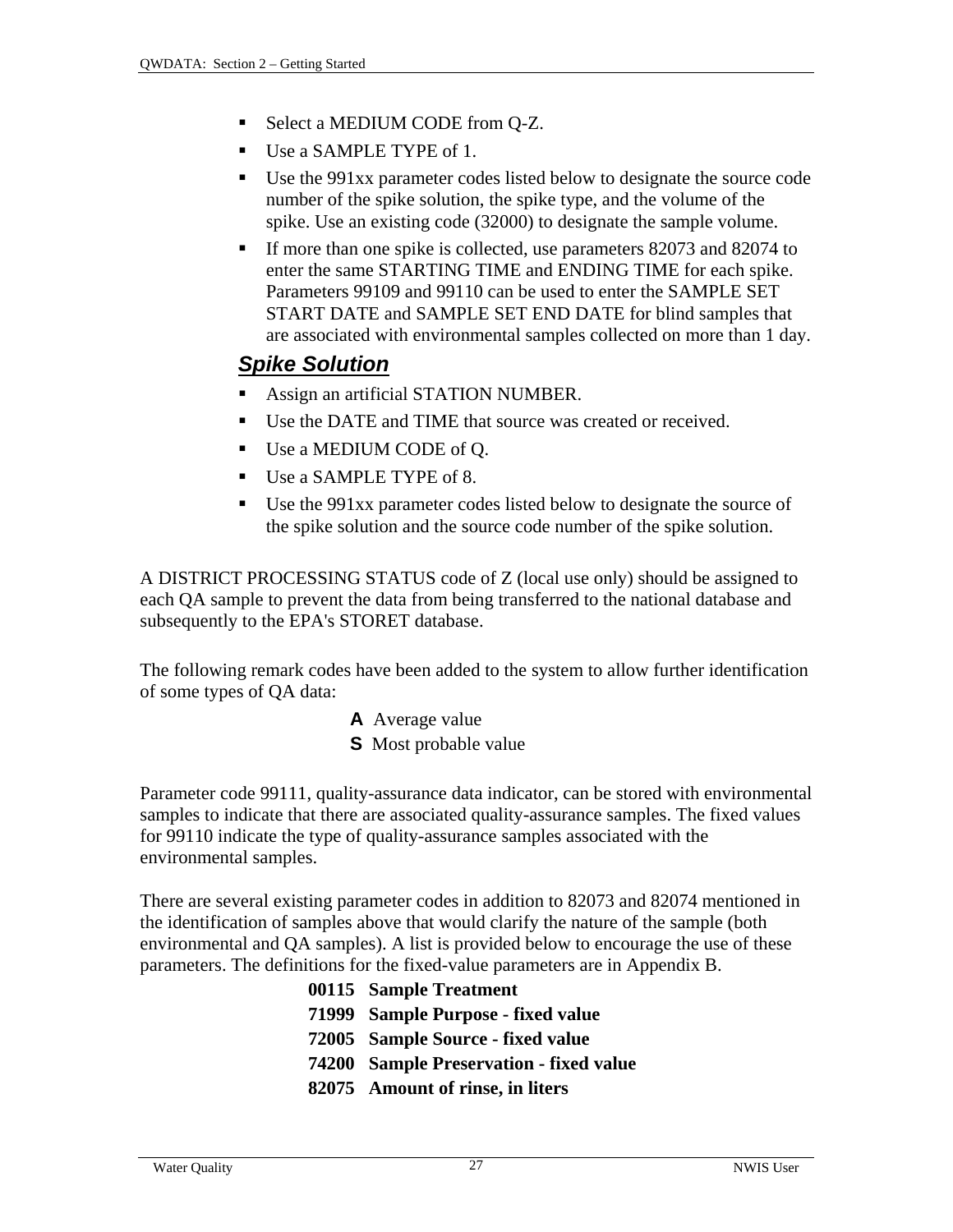#### **82398 Sampling Method - fixed value**

#### **84164 Sampler Type - fixed value**

The parameter codes referenced in the sample identification are defined below:

**99100 Blank, Type of solution (fixed value)** 

- **99101 Blank, Source of solution (fixed value)**
- **99102 Blank, Type of sample (fixed value)**
- **99103 Reference Material, Source (fixed value)**
- **99104 Reference Material or Spike Source, Code Number**
- **99105 Replicate, Type (fixed value)**
- **99106 Spike, Type (fixed value)**
- **99107 Spike, Source (fixed value)**
- **99108 Spike Volume, in mL**
- **99109 Starting Date for a Set of Samples (YMDD)**
- **99110 Ending Date for a Set of Samples (YMDD)**
- **99111 Quality Assurance Data Type Associated with Sample (Fixed value code)**
- **1.00 No Associated QA Data**
- **10.00 Blank**
- **20.00 Blind Sample**
- **30.00**
- **40.00**
- **100.00 More than One Type of QA Sample**
- **110.00 Cross-section Information Stored**
- **200.00 Other**

# **2.12 Data Entry Options**

Two methods are available for entering data using QWDATA -- interactive data entry and batch data entry. Interactive data entry is entering data using queries and entry screens within the software. Batch data entry is using files as input to put data into the database. Both methods can be used to enter or modify data in the water-quality database if the user has the required security access. In general, interactive data entry is used to enter sample information (record creation), enter field data, and modify existing records for relatively small changes. Batch data entry is generally used for entering or modifying large amounts of data, for example the input of results from laboratories. Both methods can be used to remove data from the water-quality database.